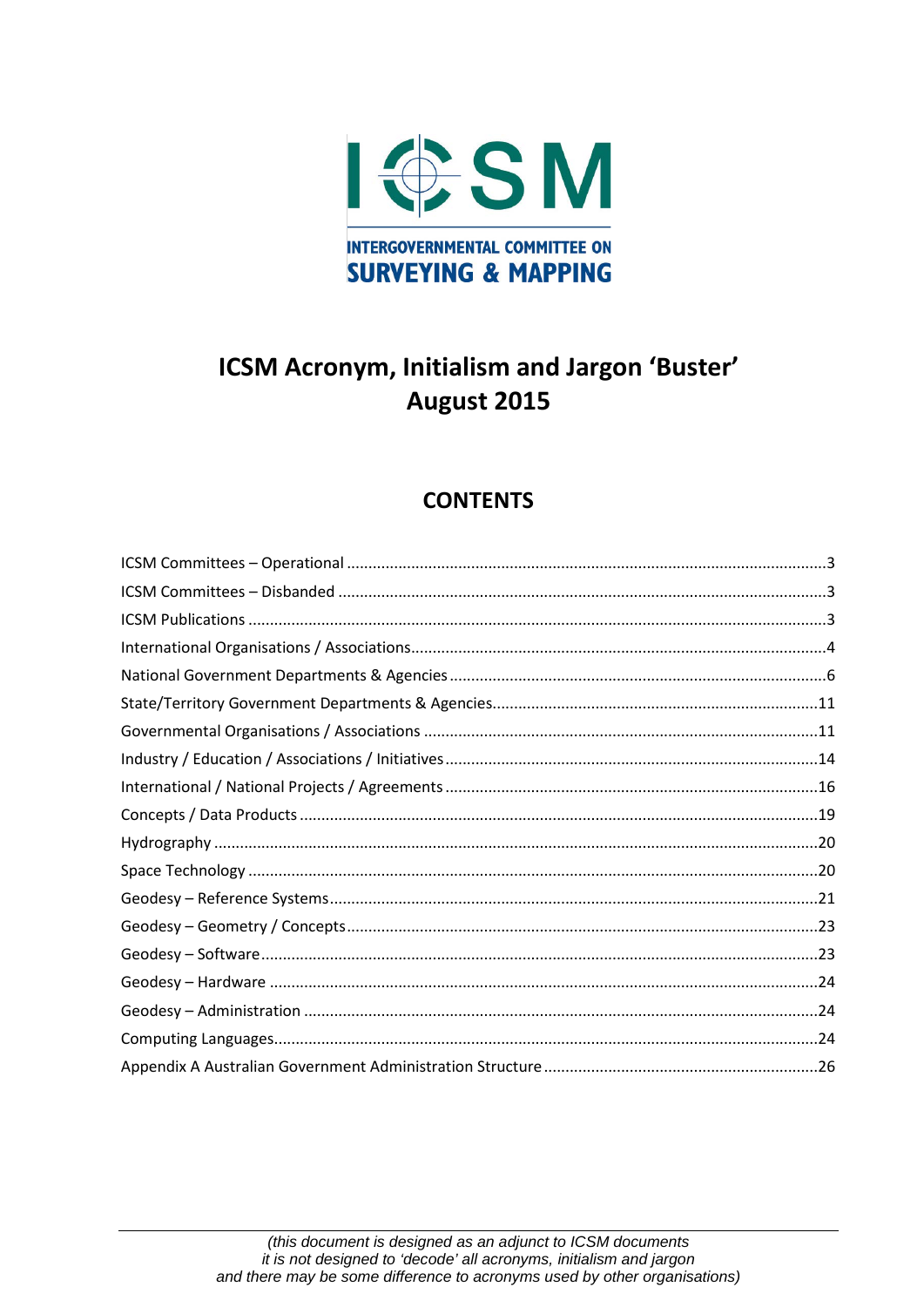

 $\overline{\mathbf{I}}$ 

╖

#### (*please note that the links in the Index are not hyperlinks*)

43pl, 14

| A                                                                                                                                                                                                                                                                                                                                                                                                                                                                                     |
|---------------------------------------------------------------------------------------------------------------------------------------------------------------------------------------------------------------------------------------------------------------------------------------------------------------------------------------------------------------------------------------------------------------------------------------------------------------------------------------|
| AAD, 6<br>ABS, 6<br>ABSDO, 6<br>ACTPLA, 11<br>AEMC, 11<br>AFAC, 4<br>AFN, 24<br>AG, 6<br>AGD, 21<br>AGD84, 21<br>AGIMO,<br>AGO, 7<br>AGSC, 11<br>AHD, 22<br>AHD71, 22<br>AHO, 7<br>AHS, 3, 7<br>ALGA, 14<br>ANZLIC, 4<br>APREF, 16<br>APSEA, 14<br>ARC, 7<br>ARGN, 24<br>ARSPC, 14<br>ASC, 12, 14<br>ASDD, 16<br>ASDI, 19<br>ASDI WG, 3<br>ASIBA, 14<br>ATWS, 17<br>auCD, 14<br>auDA, 15<br>AuScope, 17<br>AusDEM, 17<br>AUSGeoid2009, 22<br>AUSPOS, 23<br>Austroads, 12<br>AWRIS, 17 |
| I<br>В                                                                                                                                                                                                                                                                                                                                                                                                                                                                                |

BoM, 7 BOSSI, 15

BRS, 7

#### **C**

CeBIT, 15 CGNA, 3 COAG, 12 COMMS, 8 CORS, 24 CORS Network, 24 CRC-SI, 15 CRSBANZ, 15 CSDI, 17 CSIRO, 8

| Datum, 23<br>DCDB, 3, 19<br>DELWP, 11<br>DEM, 19<br>DET, 8<br>DFTSC, 3<br>DIRE, 8<br>DIS, 8<br>DLPE, 11<br>DNRM, 11<br>DPB, 9<br>DPIPWE, 11<br>DPTI, 11<br>DynaNet, 23                 |  |
|----------------------------------------------------------------------------------------------------------------------------------------------------------------------------------------|--|
| ⊢                                                                                                                                                                                      |  |
| Ellipsoid, 23<br>EMA, 9<br>EMSINA, 12<br>Environment, 9<br>ePLAN, 3<br>Epoch, 23<br>ESDIN, 4<br>EuroRoadS, 4                                                                           |  |
|                                                                                                                                                                                        |  |
| Н                                                                                                                                                                                      |  |
| FIG, 5<br>FIG2010, 5<br>Finance, 9<br>FIND, 17                                                                                                                                         |  |
| G                                                                                                                                                                                      |  |
| GA, 9<br>Galileo, 20<br>GBRMPA, 10<br>GDA, 22<br>GDA94, 22<br>GeoFabric, 17<br>Geoid, 23<br>GeoNetwork, 17<br>GIS, 19<br>GITA, 4<br>GML, 24<br>G-NAF, 19<br><b>GNSS, 21</b><br>GPS, 21 |  |
| н                                                                                                                                                                                      |  |

HAT, 20 HDF, 19 HDM, 20 Heads Agreement, 18 Height Datum, 23 HTML, 25

|                                                                                                                   | ı                                             |  |
|-------------------------------------------------------------------------------------------------------------------|-----------------------------------------------|--|
| IAG, 5<br>ICA, 5<br>ICRF, 22<br>ICSM, 12<br>IHO, 5<br>INSPIRE, 5<br>IRNSS, 21<br>ISO, 5<br>IT-004, 12<br>ITRF, 22 | ISO AS/NZS, 5<br>ISO/TC211, 5<br>ITRF2005, 22 |  |
|                                                                                                                   | ı                                             |  |
| LAT, 20<br>LiDAR, 21<br>LINZ, 10<br>LPI, 11                                                                       | Landgate, 11<br>LandXML, 25                   |  |
|                                                                                                                   | M                                             |  |
| MDBA, 10<br>MDBC, 10<br>MHW, 20<br>MLW, 20<br>MSIA, 16<br>MSL, 20                                                 | Markup Language, 25                           |  |
|                                                                                                                   | N                                             |  |
|                                                                                                                   |                                               |  |

## **O**

OGC, 5 OSDM, 9

| PCA, 3<br>PCC, 3<br>PCG, 3<br>PCGIAP, 5<br>PCTI, 3<br>PCTMSL, 3<br>PM&C, 10<br>PMC, 10<br>PSMA, 16                                               |
|--------------------------------------------------------------------------------------------------------------------------------------------------|
| R                                                                                                                                                |
| Reg 13, 24<br><b>RTA, 13</b>                                                                                                                     |
|                                                                                                                                                  |
| SA, 13<br>SAWG, 3<br>SCoLA, 13<br>SEAC, 13<br>SIBA, 16<br>SIDA, 3<br><b>SNAP, 23</b><br>SP1, 3<br>SP9, 3<br>Spheroid, 23<br>SSSI, 16<br>STiS, 19 |
|                                                                                                                                                  |
| TASAMM, 13<br>TIWG, 3                                                                                                                            |
| U                                                                                                                                                |
| UDEM, 20<br><b>UML, 25</b><br>UN, 6<br>UNGEGN, 6                                                                                                 |
|                                                                                                                                                  |
| Vertical Datum, 23<br><b>VLBI, 24</b><br>VSLR, 21                                                                                                |
|                                                                                                                                                  |
| <b>WES, 20</b><br>WGS, 22<br>WGS84, 22                                                                                                           |
| х                                                                                                                                                |

XML, 25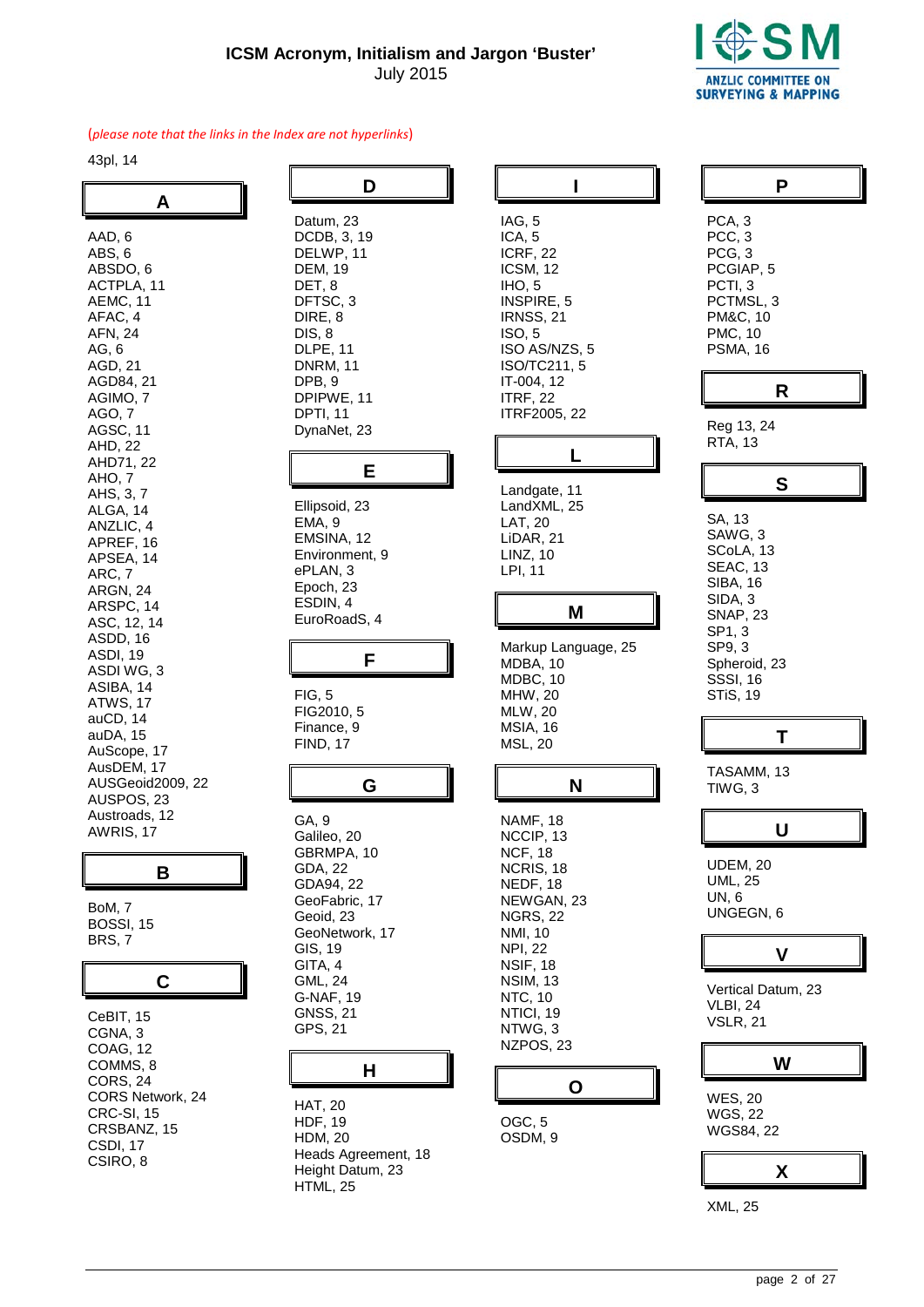

### <span id="page-2-0"></span>**ICSM Committees – Operational**

| <b>CGNA</b>   | Permanent Committee on Geographical Names in Australasia              |
|---------------|-----------------------------------------------------------------------|
| <b>DCDB</b>   | Digital Cadastral Database Special Interest Group                     |
| ePLAN         | Electronic Lodgement and Transfer of Survey Information Working Group |
| <b>PCA</b>    | Permanent Committee on Addressing                                     |
| <b>PCC</b>    | Permanent Committee on Cadastre                                       |
| <b>PCG</b>    | Permanent Committee on Geodesy                                        |
| <b>PCTI</b>   | Permanent Committee on Topographic Information                        |
| <b>PCTMSL</b> | Permanent Committee on Tides and Mean Sea Level                       |
| <b>SIDA</b>   | Spatial Information Delivery and Access Working Group                 |

### <span id="page-2-1"></span>**ICSM Committees – Disbanded**

| AHS WG         | All-Hazards Symbology Special Interest Group         |
|----------------|------------------------------------------------------|
| <b>ASDI WG</b> | Australian Spatial Data Infrastructure Working Group |
| <b>DFTSC</b>   | Data Framework Technical Sub Committee               |
| <b>NTWG</b>    | Native Title Working Group                           |
| <b>SAWG</b>    | <b>Street Addressing Working Group</b>               |
| <b>TIWG</b>    | <b>Tidal Interface Working Group</b>                 |

### <span id="page-2-2"></span>**ICSM Publications**

| -SP1 | Special Publication 1 - Standards & Practices for Control Surveys |
|------|-------------------------------------------------------------------|
| SP9  | Special Publication 9 - Australian Tides Manual                   |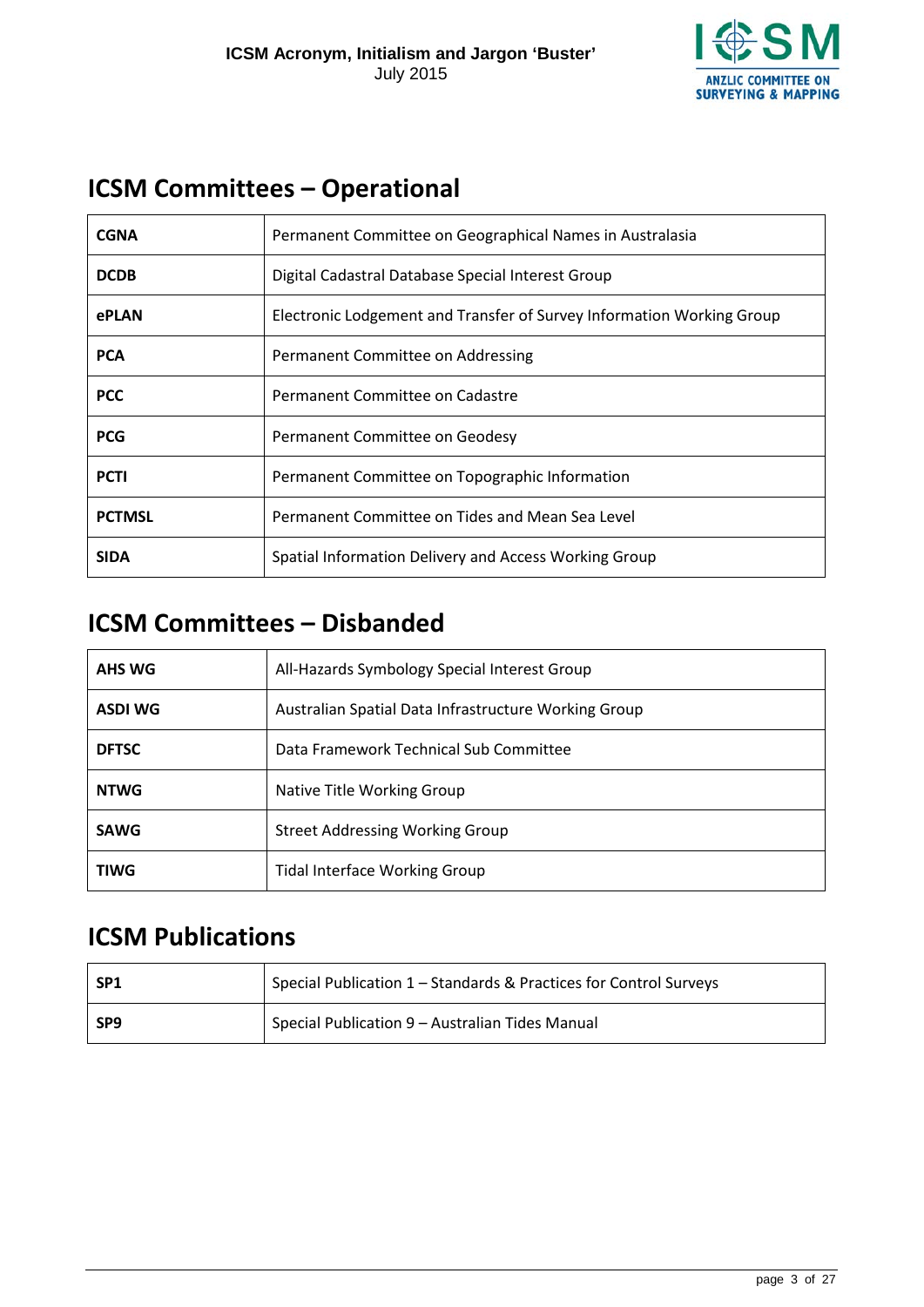

### <span id="page-3-0"></span>**International Organisations / Associations**

<span id="page-3-2"></span><span id="page-3-1"></span>

| <b>AFAC</b><br><b>ANZLIC</b> | <b>Australasian Fire and Emergency Service Authorities Council</b><br>The peak body for public sector fire, land management and emergency service<br>organisations in Australia and New Zealand<br>Role: to fosters and promotes an integrated approach to emergency service<br>operations and business management by identifying opportunities to share<br>knowledge, collaborate and optimise the use of resources<br>The Spatial Information Council [of Australia and New Zealand]<br>(full name is no longer used)<br>Role: A peak council on developing nationally-agreed policies, standards and<br>guidelines aimed at achieving 'best practice' in spatial data management<br>Membership: Heads of mapping and surveying agencies<br>http://www.anzlic.gov.au/ |
|------------------------------|-------------------------------------------------------------------------------------------------------------------------------------------------------------------------------------------------------------------------------------------------------------------------------------------------------------------------------------------------------------------------------------------------------------------------------------------------------------------------------------------------------------------------------------------------------------------------------------------------------------------------------------------------------------------------------------------------------------------------------------------------------------------------|
| <b>GITA</b>                  | <b>Geospatial Information and Technology Association</b><br>GITA is a worldwide not-for-profit organisation that provides education and                                                                                                                                                                                                                                                                                                                                                                                                                                                                                                                                                                                                                                 |
|                              | information exchange on the use and benefits of geospatial information and<br>location-aware technologies<br>Membership includes institutions and individuals                                                                                                                                                                                                                                                                                                                                                                                                                                                                                                                                                                                                           |
| <b>ESDIN</b>                 | The European Spatial Data Infrastructure Network<br>is a collaboration between mapping and cadastral agencies, academic institutions and<br>technology providers to help prepare data for the Infrastructure for Spatial<br>Information in the European Community (INSPIRE) Directive.                                                                                                                                                                                                                                                                                                                                                                                                                                                                                  |
| <b>EuroGeographics</b>       | <b>EuroGeographics</b><br>is a not-for-profit organisation formed in 2001 as the membership association and<br>representative body of the European national mapping, land registry and cadastral<br>agencies bringing together 55 members from 44 countries across Europe.                                                                                                                                                                                                                                                                                                                                                                                                                                                                                              |
| <b>EuroRoadS</b>             | <b>EuroRoadS Forum</b>                                                                                                                                                                                                                                                                                                                                                                                                                                                                                                                                                                                                                                                                                                                                                  |
|                              | Supports the implementation and exploitation of results from the EuroRoadS<br>project which aimed to establish a European-wide public road data infrastructure<br>delivering access, through a single portal, to harmonised and quality assured road<br>information for multipurpose use                                                                                                                                                                                                                                                                                                                                                                                                                                                                                |
| <b>FIG</b>                   | <b>International Federation of Surveyors</b>                                                                                                                                                                                                                                                                                                                                                                                                                                                                                                                                                                                                                                                                                                                            |
|                              | (Federation Internationale des Geometres)<br>Membership includes organisations and individuals.                                                                                                                                                                                                                                                                                                                                                                                                                                                                                                                                                                                                                                                                         |
|                              | Over 110 countries are represented on FIG                                                                                                                                                                                                                                                                                                                                                                                                                                                                                                                                                                                                                                                                                                                               |
|                              | FIGs technical work is led by 10 Commissions (Working Groups)                                                                                                                                                                                                                                                                                                                                                                                                                                                                                                                                                                                                                                                                                                           |
|                              | in April 2010, FIG held its XXIV international Congress in Sydney                                                                                                                                                                                                                                                                                                                                                                                                                                                                                                                                                                                                                                                                                                       |
|                              | in May 2016 FIG will be holding its Working Week in Christchurch, NZ                                                                                                                                                                                                                                                                                                                                                                                                                                                                                                                                                                                                                                                                                                    |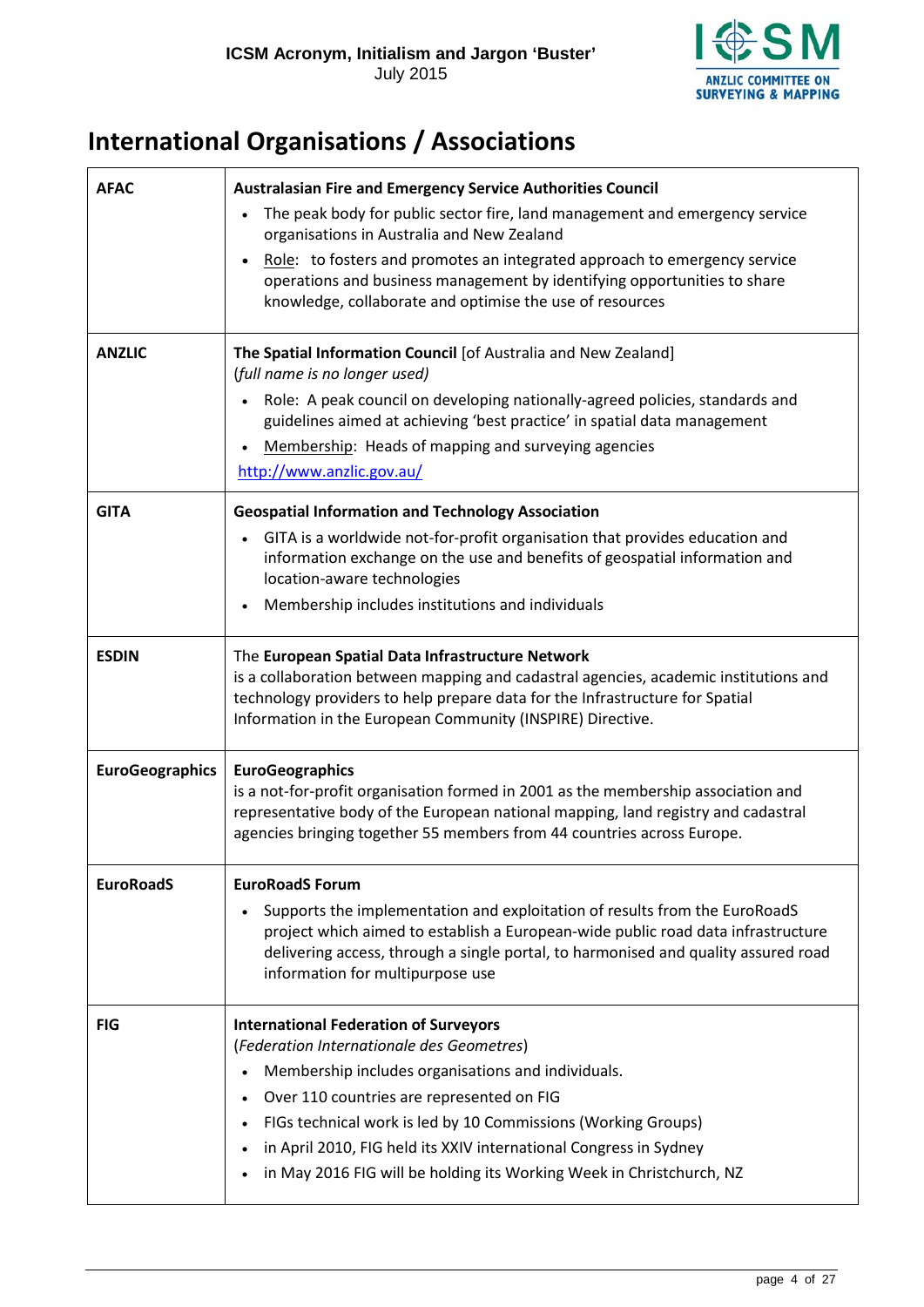July 2015



<span id="page-4-2"></span><span id="page-4-1"></span><span id="page-4-0"></span>

| <b>IAG</b>                           | <b>International Association of Geodesy</b>                                                                                                                                                                                                  |
|--------------------------------------|----------------------------------------------------------------------------------------------------------------------------------------------------------------------------------------------------------------------------------------------|
| <b>ICA</b>                           | <b>International Cartographic Association</b>                                                                                                                                                                                                |
| <b>IHO</b>                           | <b>International Hydrographic Organization</b>                                                                                                                                                                                               |
| <b>INSPIRE</b>                       | Infrastructure for Spatial Information in the Europe<br>INSPIRE is an initiative intends to trigger the creation of a European spatial<br>information infrastructure that delivers to the users integrated harmonised<br>spatial information |
| <b>ISO AS/NZS</b><br>or<br>AS/NZ ISO | The International Organisation for Standards for Australia and New Zealand (Standards<br>Australia and Standards New Zealand)                                                                                                                |
| <b>ISO</b>                           | <b>International Organization for Standardization</b>                                                                                                                                                                                        |
|                                      | ISO comprises representative from 161 countries individual standards<br>organisations, one representative per country, and a Secretariat which is based in<br>Geneva, Switzerland.                                                           |
| <b>ISO/TC211</b>                     | ISO Technical Committee for Geographic Information/Geomatics                                                                                                                                                                                 |
|                                      | Responsible for the <b>ISO</b> Geographic Information series of standards - known as<br>the 19100 series                                                                                                                                     |
| <b>OGC</b>                           | <b>Open Geospatial Consortium</b>                                                                                                                                                                                                            |
|                                      | OGC is an international industry consortium of companies, government agencies<br>and universities participating in a consensus process to develop publicly available<br>interface/harmonised specifications                                  |
|                                      | OGC developed the Web Feature Service (WFS)                                                                                                                                                                                                  |
| <b>PCGIAP</b>                        | [United Nations] Permanent Committee for GIS Infrastructure for Asia and the<br><b>Pacific</b>                                                                                                                                               |
|                                      | PCGIAP aims to maximize the economic, social and environmental benefits of<br>geographic information by providing a forum for nations from Asia and the Pacific                                                                              |
|                                      | It maintains a number of working groups, including Working Group Working<br>Group 3 - Spatially Enabled Government (WG3)                                                                                                                     |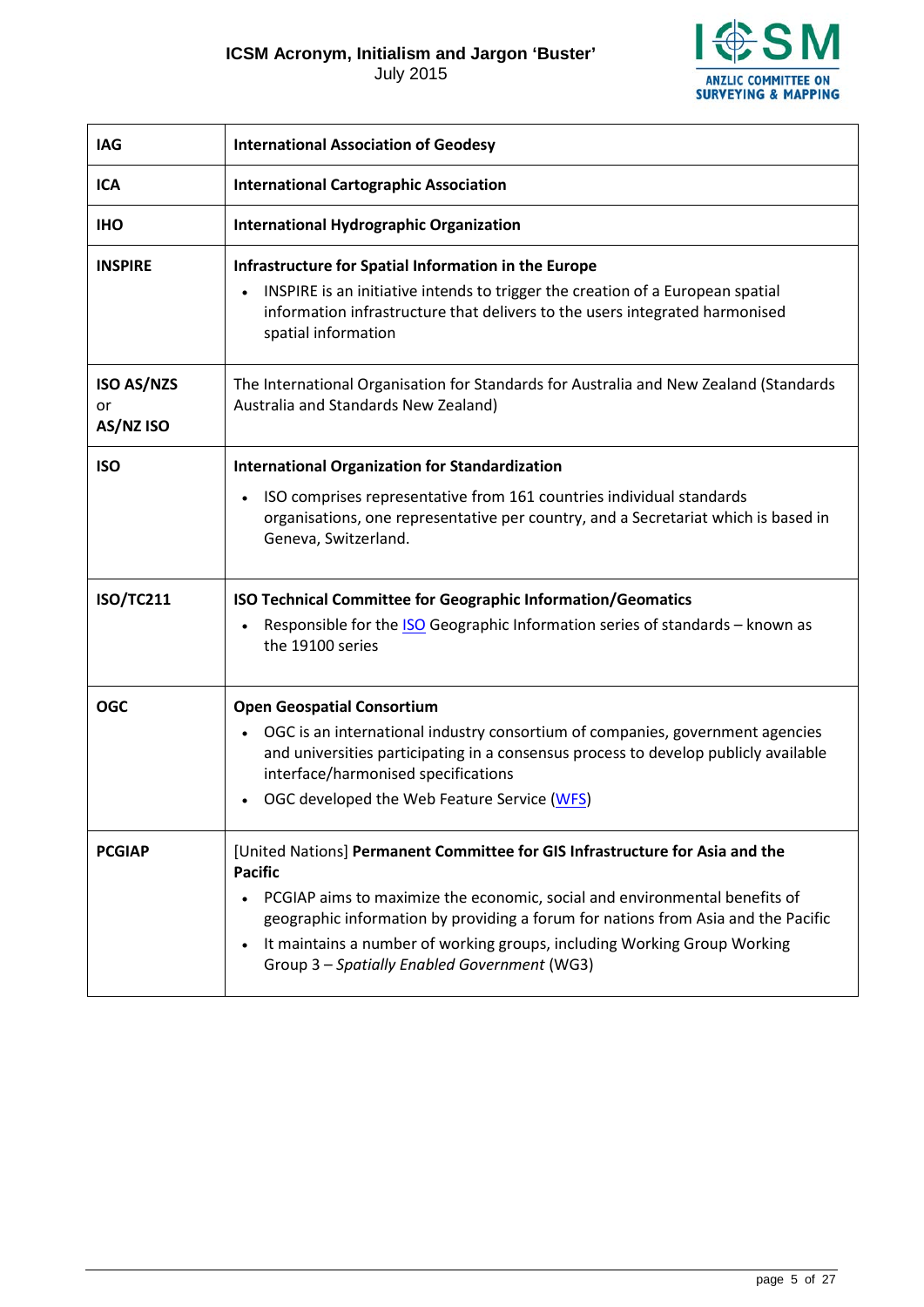July 2015



| <b>UN</b>     | <b>United Nations</b><br>The UN is an international organisation which:<br>maintaining international peace and security<br>$\Box$<br>developing friendly relations among nations<br>$\Box$<br>promoting a safer world for this and future generations $-$ including<br>$\Box$<br>developing:<br>economic and social development<br>social progress<br>٠<br>better living standards<br>human rights<br>$\bullet$<br>sustainable development<br>$\bullet$<br>environmental protection<br>$\bullet$ |
|---------------|--------------------------------------------------------------------------------------------------------------------------------------------------------------------------------------------------------------------------------------------------------------------------------------------------------------------------------------------------------------------------------------------------------------------------------------------------------------------------------------------------|
| <b>UNGEGN</b> | <b>United Nations Group of Experts on Geographical Names</b><br>A Working Group of the UN established to consider the technical problems of<br>domestic standardisation of geographical names.                                                                                                                                                                                                                                                                                                   |

### <span id="page-5-0"></span>**National Government Departments & Agencies**

*(See Appendix A for a brief explanation of the structure/relationships of Australian Government organisations)*

<span id="page-5-2"></span><span id="page-5-1"></span>

| <b>ABSDO</b>           | [Australian] Accreditation Board for Standards Development Organisations<br>Established in 2007 to accredit organisations which to develop Standards                                                                                                                                                                                                                        |
|------------------------|-----------------------------------------------------------------------------------------------------------------------------------------------------------------------------------------------------------------------------------------------------------------------------------------------------------------------------------------------------------------------------|
| <b>AAD</b>             | <b>Australian Antarctic Division</b><br>Department of the Environment, Heritage, Water and the Arts<br>Role: to lead Australia's Antarctic programmes and advancing Australia's<br>Antarctic interests - including taking an active role in the Antarctic Treaty<br>System, and undertaking and supporting Antarctic research of national<br>and international significance |
| <b>ABS</b>             | <b>Australian Bureau of Statistics</b><br>The central statistical authority for the Australian Government                                                                                                                                                                                                                                                                   |
| AG<br>or<br><b>AGs</b> | <b>Attorney-General's Department</b><br>Role: To provides support to the Australian Government in the<br>maintenance and improvement of Australia's system of law and justice,<br>national security, and emergency management                                                                                                                                               |
| <b>AGIMO</b>           | <b>Australian Government Information Management Office</b><br>Department of Finance and Deregulation<br>Role: To actively promotes e-Government by the application of<br>Information and Communication Technologies (ICT) to government<br>administration information and services                                                                                          |

• *indicates a Jurisdiction with representation on ICSM*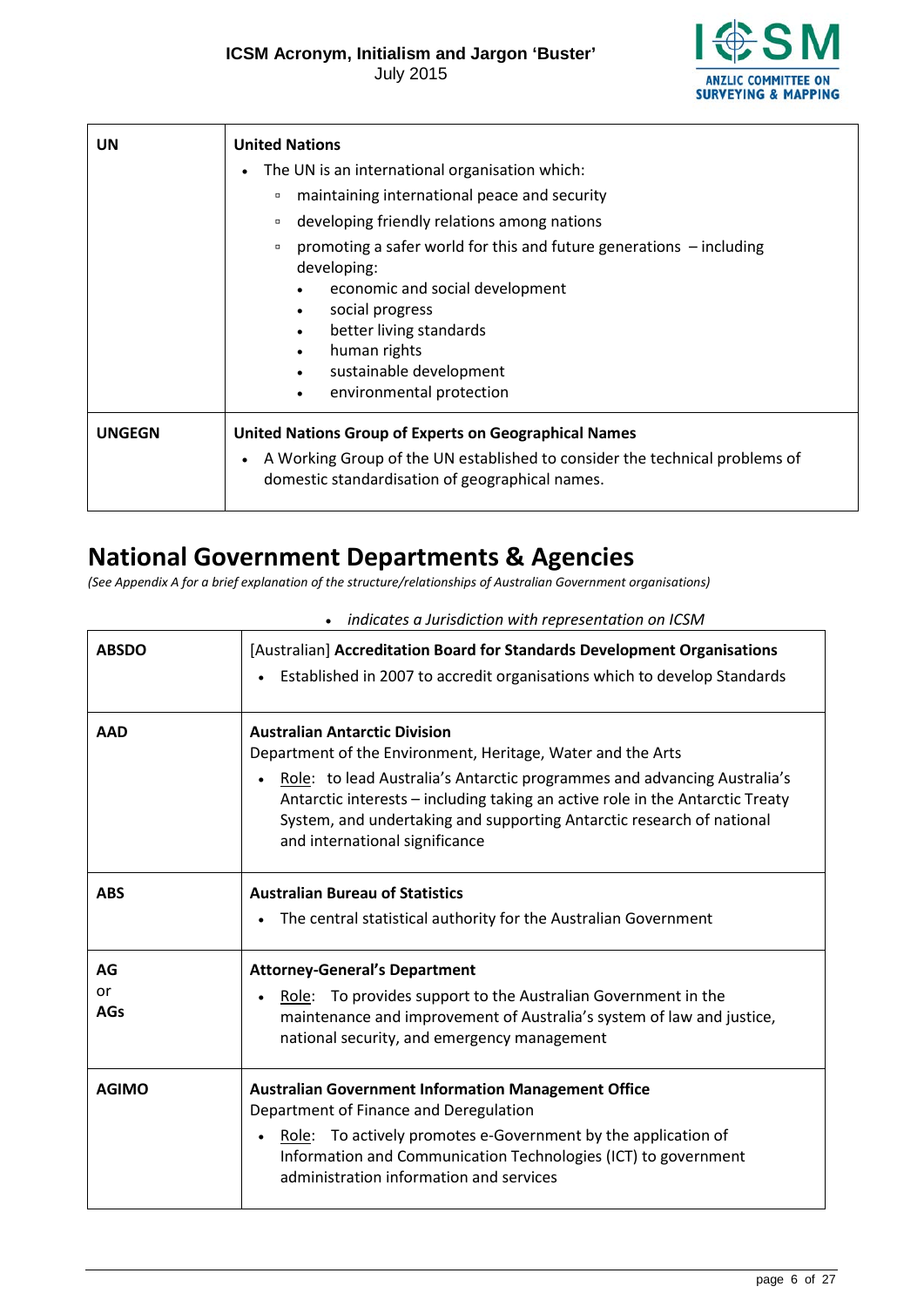

<span id="page-6-1"></span><span id="page-6-0"></span>

| <b>AGO</b> | <b>Australian Geospatial Intelligence Organisation</b><br>Department of Defence<br>Role: To provide geospatial information (including maps and chart) in<br>support of Australia's defence and national interests                                                                                                                                                                                                 |
|------------|-------------------------------------------------------------------------------------------------------------------------------------------------------------------------------------------------------------------------------------------------------------------------------------------------------------------------------------------------------------------------------------------------------------------|
|            | http://www.defence.gov.au/AGO/                                                                                                                                                                                                                                                                                                                                                                                    |
| <b>AHO</b> | <b>Australian Hydrographic Office</b><br>Royal Australian Navy, Department of Defence<br>• the facility operated by the Australian Hydrographic Service (AHS)                                                                                                                                                                                                                                                     |
| <b>AHS</b> | <b>Australian Hydrographic Service</b><br>Royal Australian Navy, Department of Defence<br>(formerly referred to as the Australian Hydrographic Office - AHO)<br>Role: To produce and distribute nautical charts and other information<br>required for the safety of ship navigating in Australian waters                                                                                                          |
| <b>ARC</b> | <b>Australian Research Council</b><br>A statutory authority within the Australian Government's Innovation,<br>$\bullet$<br>Industry, Science and Research portfolio.<br>Role: to deliver policy and programs that advance Australian research<br>$\bullet$<br>and innovation globally and benefit the community                                                                                                   |
| <b>BoM</b> | <b>Bureau of Meteorology</b><br>Provides national strategic planning, management and coordination of the<br>$\bullet$<br>Bureau's integrated observations, plus weather, climate and hydrological<br>services<br>It includes the National Climate Centre, National Tidal Centre (NTC) and<br>$\bullet$<br>hazard warning centres (flood, storm, tsunami, ash etc)                                                 |
| <b>BRS</b> | <b>Bureau of Rural Sciences</b><br>Department of Agriculture, Fisheries and Forestry<br>BRS provides scientific advice to government in support of more<br>$\bullet$<br>profitable, competitive and sustainable Australian agricultural, food,<br>fisheries and forestry industries and enhancing the natural resource base<br>to achieve greater national wealth and stronger rural and regional<br>communities. |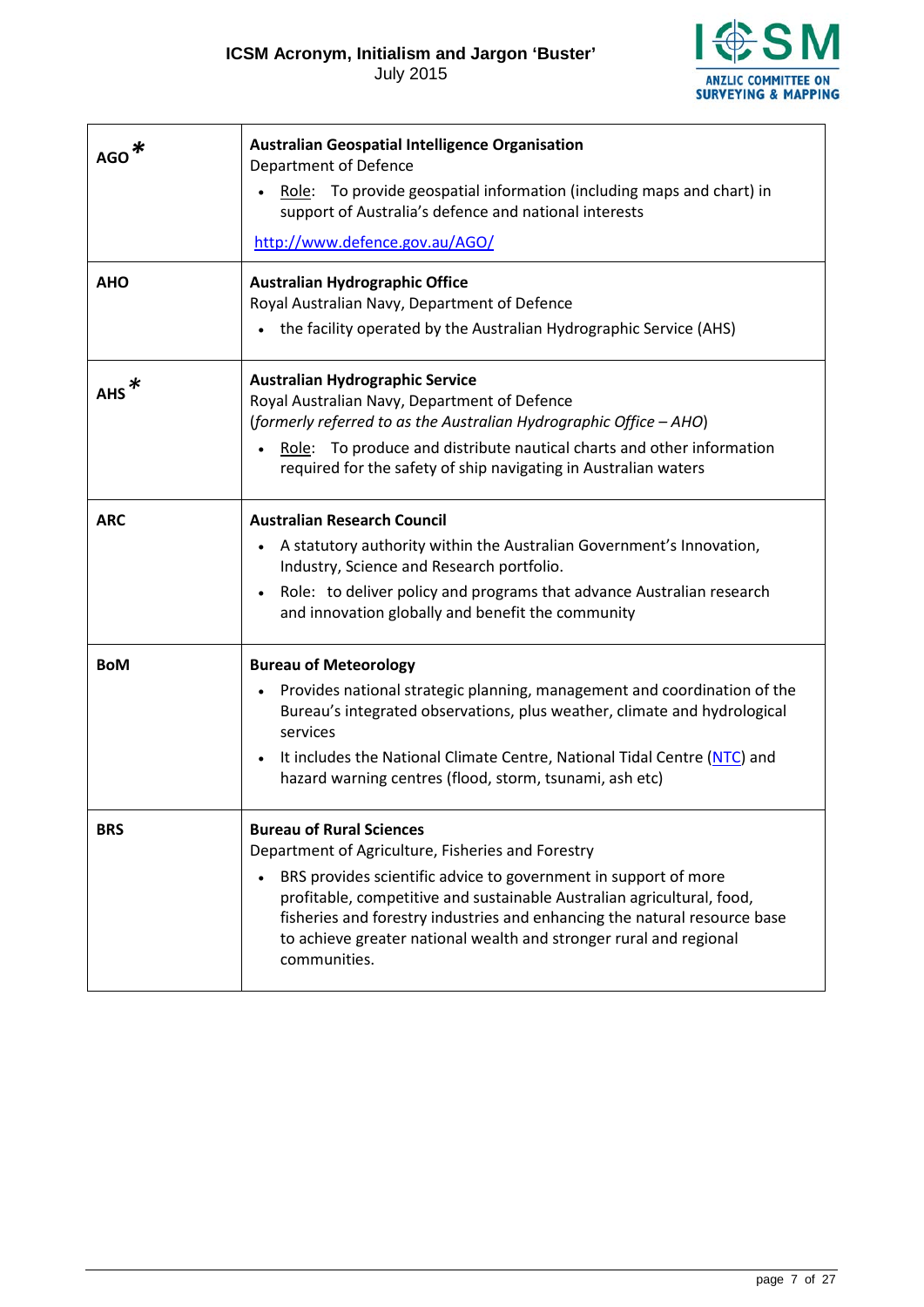**ESM ANZLIC COMMITTEE ON<br>SURVEYING & MAPPING** 

<span id="page-7-0"></span>

| <b>CSIRO</b> | <b>Commonwealth Scientific and Industrial Research Organisation</b>                                                                                                                                                                                                                                                                    |
|--------------|----------------------------------------------------------------------------------------------------------------------------------------------------------------------------------------------------------------------------------------------------------------------------------------------------------------------------------------|
|              | CSIRO has six strategic goals:                                                                                                                                                                                                                                                                                                         |
|              | focus on scientific investment<br>$\Box$                                                                                                                                                                                                                                                                                               |
|              | delivering world-class science<br>$\Box$                                                                                                                                                                                                                                                                                               |
|              | partnering for community impact<br>$\Box$                                                                                                                                                                                                                                                                                              |
|              | serving as a catalyst for industry innovation<br>$\Box$                                                                                                                                                                                                                                                                                |
|              | building one-CSIRO capabilities and commitments<br>$\Box$                                                                                                                                                                                                                                                                              |
|              | securing a financial foundation for growth<br>$\Box$                                                                                                                                                                                                                                                                                   |
| <b>Comms</b> | <b>Department of Communications</b>                                                                                                                                                                                                                                                                                                    |
|              | The Department of Communications is the pre-eminent advisor on<br>communications. We develop policy, advice and initiatives that help all<br>Australians realise the full potential of digital technologies and communication<br>services                                                                                              |
|              | https://www.communications.gov.au/                                                                                                                                                                                                                                                                                                     |
| <b>DET</b>   | <b>Department of Education and Training</b><br>The Department is responsible for national policies and programmes that<br>help Australians access quality early childhood education, school education,<br>higher education, vocational education and training, international education<br>and research.<br>http://www.education.gov.au |
|              |                                                                                                                                                                                                                                                                                                                                        |
| <b>DIS</b>   | <b>Department of Industry and Science</b>                                                                                                                                                                                                                                                                                              |
|              | The Department's vision is to enable growth and productivity for globally<br>competitive industries.                                                                                                                                                                                                                                   |
|              | http://www.industry.gov.au/Pages/default.aspx                                                                                                                                                                                                                                                                                          |
| <b>DIRE</b>  | Department of Infrastructure and Regional Development                                                                                                                                                                                                                                                                                  |
|              | The Department of Infrastructure and Regional Development is responsible for<br>the design and implementation of the Australian Government's infrastructure<br>and regional development policies and programmes. We work to: promote,<br>evaluate, plan and invest in infrastructure and regional development;                         |
|              | foster an efficient, sustainable, competitive, safe and secure transport<br>$\bullet$<br>system;<br>facilitate local partnerships between all levels of government and local<br>communities; and<br>provide good governance in the Australian territories.<br>$\bullet$                                                                |
|              | https://infrastructure.gov.au/department/about/index.aspx                                                                                                                                                                                                                                                                              |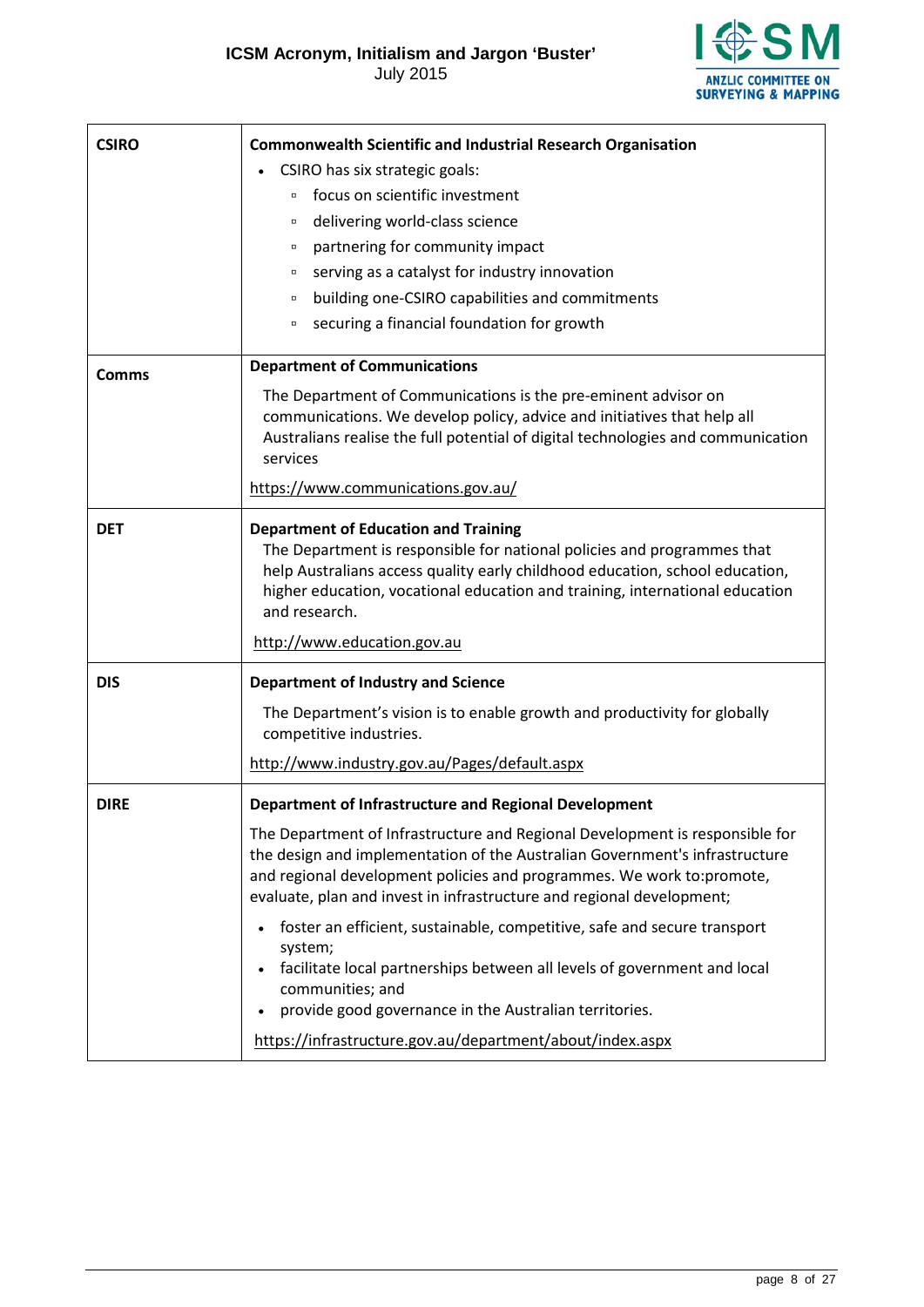

<span id="page-8-1"></span><span id="page-8-0"></span>

| <b>DPB</b>         | Data Policy Branch - Department of Communications<br>(formerly Office of Spatial Policy OSP and Office of Spatial Data Management<br>OSDM)<br>The Data Policy Branch exists within the Department Communications. It is<br>a central policy unit, responsible for facilitating and coordinating spatial<br>data management across Australian Government agencies.<br>The Branch is responsible for the ANZLIC Secretariat and for delivery of the<br>$\bullet$<br><b>Foundation Spatial Data Framework (FSDF)</b><br>http://www.anzlic.gov.au/ |
|--------------------|------------------------------------------------------------------------------------------------------------------------------------------------------------------------------------------------------------------------------------------------------------------------------------------------------------------------------------------------------------------------------------------------------------------------------------------------------------------------------------------------------------------------------------------------|
|                    |                                                                                                                                                                                                                                                                                                                                                                                                                                                                                                                                                |
| <b>EMA</b>         | <b>Emergency Management Australia</b><br><b>Attorney General's Department</b><br>Role: A senior agency responsible for providing policy advice and<br>$\bullet$<br>overseeing arrangements for providing recovery assistance to the<br>States/Territories                                                                                                                                                                                                                                                                                      |
| <b>Environment</b> | <b>Department of the Environment</b>                                                                                                                                                                                                                                                                                                                                                                                                                                                                                                           |
|                    | The Department of the Environment designs and implements the Australian<br>Government's policies and programmes to protect and conserve the<br>environment, water and heritage and promote climate action. The environmental<br>framework is being delivered under four pillars:<br>Clean water<br>National heritage<br>Clean air<br>Clean land<br>http://www.environment.gov.au/                                                                                                                                                              |
| <b>Finance</b>     | <b>Department of Finance</b><br>The Department of Finance (Finance) plays an important role in assisting<br>government across a wide range of policy areas to ensure its outcomes are<br>met, particularly with regard to expenditure, financial management, and the<br>operations of government.<br>http://www.finance.gov.au/                                                                                                                                                                                                                |
| $GA^*$             | Geoscience Australia,<br>Department of Industry and Science<br>Role: To produce national geoscientific information (including<br>topographic mapping and geodetic control) which enable the government<br>and the community to make informed decisions about:<br>exploration of resources<br>$\Box$<br>management of the environment<br>$\Box$<br>safety of critical infrastructure<br>$\Box$<br>http://www.ga.gov.au                                                                                                                          |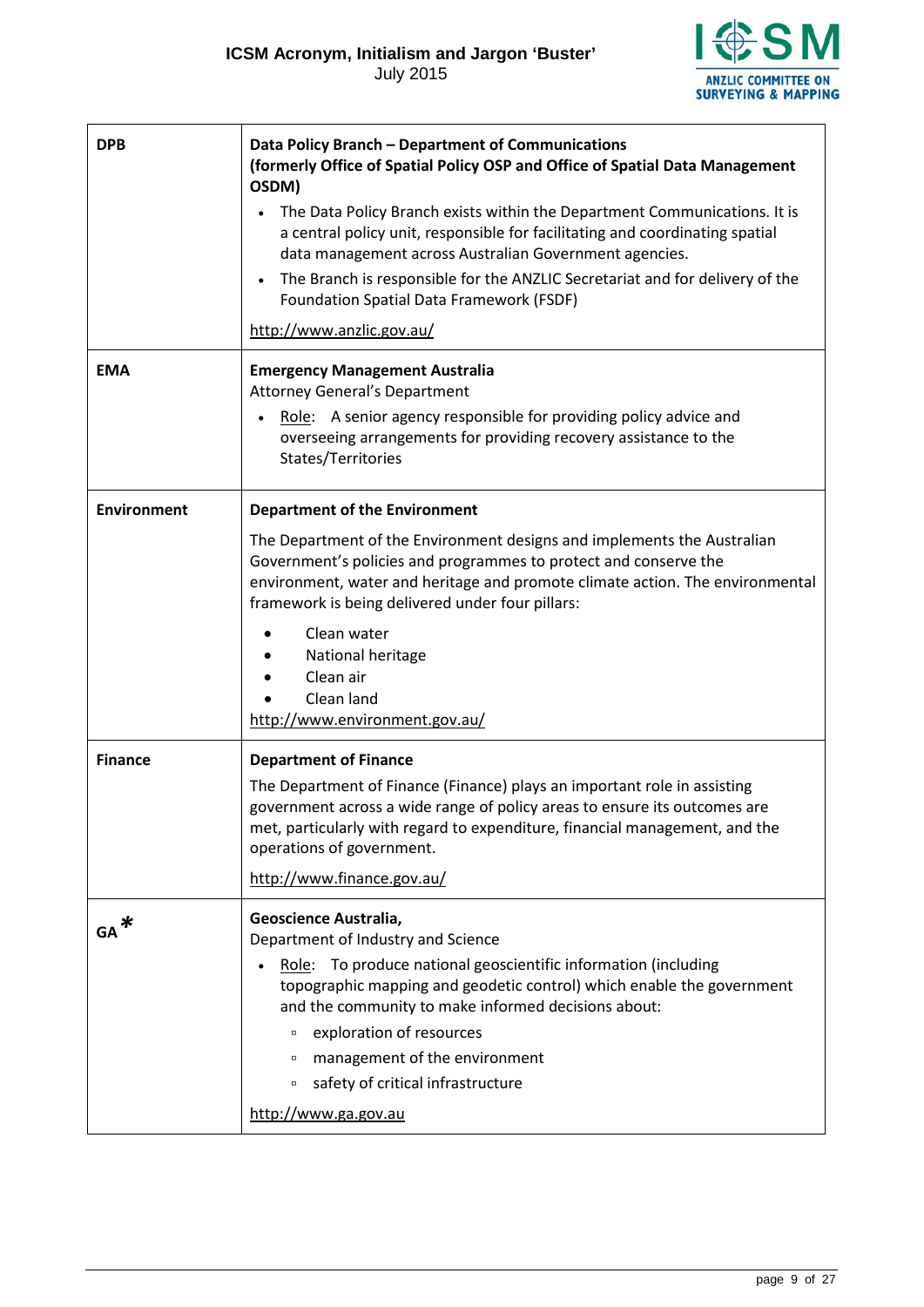

<span id="page-9-2"></span><span id="page-9-1"></span><span id="page-9-0"></span>

| <b>GBRMPA</b>                    | <b>Great Barrier Reef Marine Park Authority</b><br>The principal adviser to the Commonwealth Government on the care and<br>development of the Great Barrier Reef Marine Park. The goal of the<br>Authority is to provide for the long-term protection, ecologically<br>sustainable use, understanding and enjoyment of the Great Barrier Reef.<br>http://www.gbrmpa.gov.au/ |
|----------------------------------|-----------------------------------------------------------------------------------------------------------------------------------------------------------------------------------------------------------------------------------------------------------------------------------------------------------------------------------------------------------------------------|
| $_{\rm LINZ}$ $\ast$             | <b>Land Information New Zealand</b><br>holds authoritative information about 1) land surveys and ownership and<br>$\bullet$<br>2) topographic maps and nautical charts<br>ensures that the rating valuation system is fair and consistent<br>$\bullet$<br>oversees the buying and disposal of Crown land<br>http://www.linz.govt.nz/                                        |
| <b>MDBC</b><br>or<br><b>MDBA</b> | <b>Murray Darling Basin Commission</b><br>Responsible for planning the integrated management of water resources<br>$\bullet$<br>of the Murray-Darling Basin<br>Originally Named: the Murray Darling Basin Authority (MDBA)<br>http://www.mdba.gov.au/                                                                                                                       |
| <b>NMI</b>                       | <b>National Measurement Institute</b><br>Role: Australia's peak measurement body responsible for biological,<br>$\bullet$<br>chemical, legal, physical and trade measurement.<br>a division within the Department of Industry, Innovation, Science,<br>$\bullet$<br>Research and Tertiary Education.<br>http://www.measurement.gov.au/Pages/default.aspx                    |
| <b>NTC</b>                       | <b>National Tidal Centre</b><br><b>Bureau of Meteorology</b><br>Role: to monitor and analyses sea level for the purpose of deriving<br>trends in absolute sea level and producing national tide predictions, tide<br>streams and related information<br>http://www.bom.gov.au/oceanography/projects/ntc/ntc.shtml                                                           |
| PMC or<br>PM&C                   | <b>Department of the Prime Minister and Cabinet</b><br>Role: The coordination of government administration; assists the Cabinet<br>and offers policy advice and administrative support to the Prime Minister<br>http://www.dpmc.gov.au/                                                                                                                                     |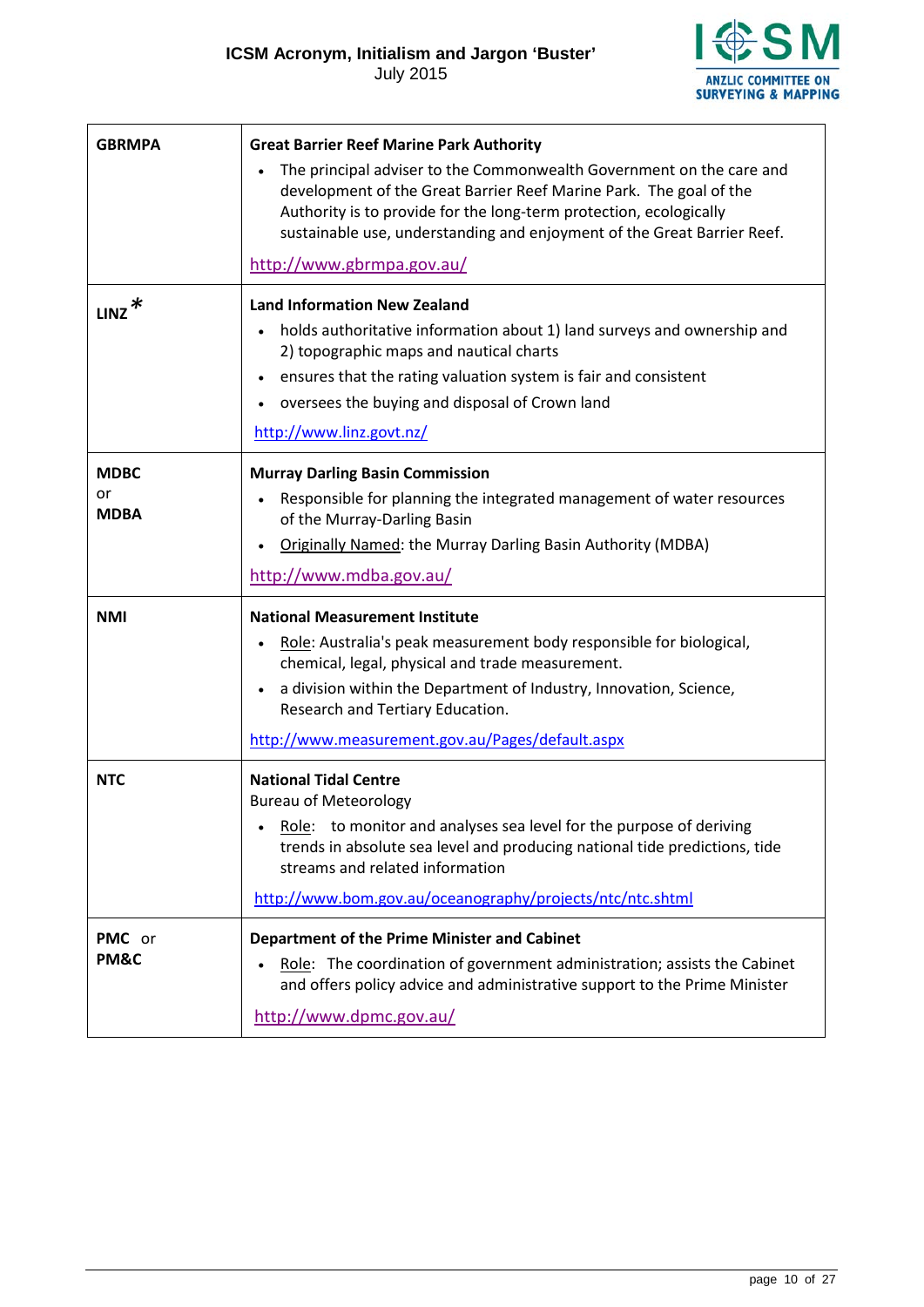

### **State/Territory Government Departments & Agencies**

*\* indicates a Jurisdiction with representation on ICSM* 

*These Jurisdictions have responsibilities for some or all of these functions (as well as a number of other different functions):*

- *administration of Crown Lands*
- *management of property titles*
- *land valuation*
- *cadastral surveying*
- *mapping*

| ∗<br><b>ACT Planning</b> | Australian Capital Territory Environment and Planning Directorate - Planning<br>http://www.planning.act.gov.au |
|--------------------------|----------------------------------------------------------------------------------------------------------------|
| ∗<br><b>DNRM</b>         | [Queensland] Department of Natural Resources and Mines<br>https://www.dnrm.qld.gov.au                          |
| <b>DLPE</b>              | [Northern Territory] Dept of Lands Planning and the Environment<br>http://www.lands.nt.gov.au                  |
| <b>DPIPWE</b>            | [Tasmania] Department of Primary Industries, Parks, Water and Environment<br>http://dpipwe.tas.gov.au          |
| ∗<br><b>DELWP</b>        | [Victoria] Department of Environment, Land, Water & Planning<br>http://www.delwp.vic.gov.au                    |
| <b>DPTI</b>              | [South Australia] Department of Planning, Transport and Infrastructure<br>http://www.dpti.sa.gov.au            |
| Landgate                 | [Western Australia] Landgate<br>http://www.landgate.wa.gov.au/corporate.nsf                                    |
| $LPI^*$                  | [New South Wales] Land and Property Information<br>http://lpi.nsw.gov.au/                                      |

### <span id="page-10-0"></span>**Governmental Organisations / Associations**

| <b>AEMC</b> | <b>Australian [Government] Emergency Management Committee</b>                                                                                                                                 |
|-------------|-----------------------------------------------------------------------------------------------------------------------------------------------------------------------------------------------|
|             | Role: A peak council on emergency management in Australia<br>$\bullet$                                                                                                                        |
|             | Membership: senior representatives from Attorney General's (AG),<br>$\bullet$<br>State/Territory Emergency Management committees and Australian Local<br><b>Government Association (ALGA)</b> |
|             | Originally Named: National Emergency Management Committee (NEMC)<br>$\bullet$                                                                                                                 |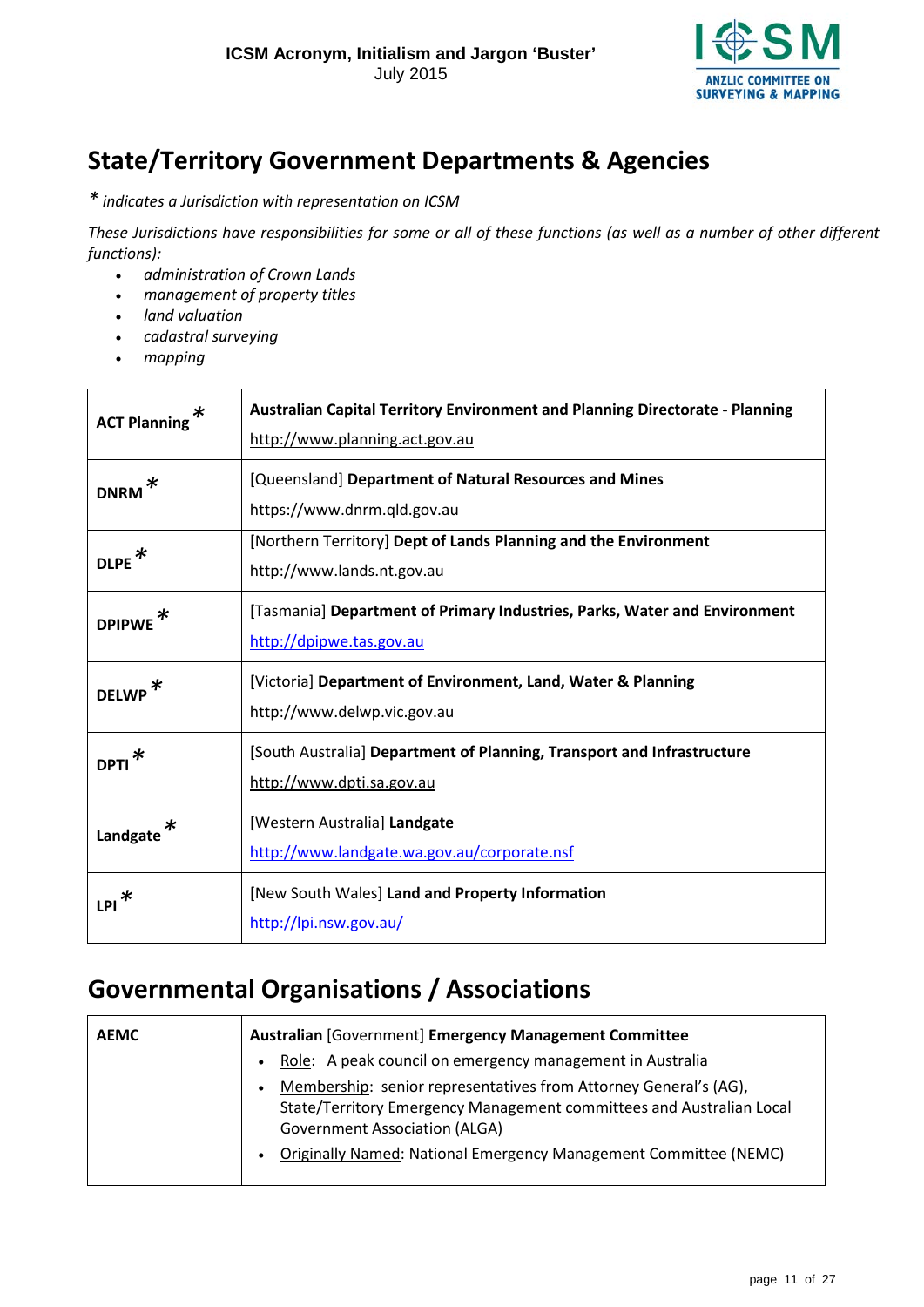**I卷SM** ANZLIC COMMITTEE ON<br>SURVEYING & MAPPING

<span id="page-11-0"></span>

| <b>AGSC</b>      | <b>AuScope GNSS Sub-Committee</b>                                                                                                                                                                                              |
|------------------|--------------------------------------------------------------------------------------------------------------------------------------------------------------------------------------------------------------------------------|
|                  | Created under the <b>AuScope</b> Geospatial Steering Committee                                                                                                                                                                 |
|                  | Role: to manage GNSS developments.                                                                                                                                                                                             |
| <b>ASC</b>       | <b>Australian Spatial Consortium</b>                                                                                                                                                                                           |
|                  | Role: To foster innovation, product and service development, operational<br>activities, infrastructure development, international activities and<br>educational support to the spatial industry                                |
|                  | Membership: includes ANZLIC, SIBA, CRC-SI and PSMA and SSSI                                                                                                                                                                    |
| <b>Austroads</b> | Association of Australian and New Zealand Road Transport and<br><b>Traffic Authorities</b>                                                                                                                                     |
|                  | Role: To facilitate a cooperative, collaborative approach in roads related<br>$\bullet$<br>matters                                                                                                                             |
|                  | Membership: Senior representatives from State/Territory road transport<br>and traffic authorities, Infrastructure, ALGA and Transit New Zealand                                                                                |
| <b>COAG</b>      | <b>Council of Australian Governments</b>                                                                                                                                                                                       |
|                  | Role: The peak Australian body which initiates, develops and monitors the<br>$\bullet$<br>implementation of policy reforms that are of national significance and<br>which require cooperative action by Australian governments |
|                  | Membership: the Australia Prime Minister, state premiers, territory chief<br>$\bullet$<br>ministers and the Australian Local Government Association (ALGA)<br>president                                                        |
| <b>EMSINA</b>    | <b>Emergency Management Spatial Information Network of Australasia</b>                                                                                                                                                         |
|                  | Role: To provide a practitioners voice in national consultative processes,<br>$\bullet$<br>establishing common operating procedures, assisting in the development<br>of standards                                              |
|                  | Membership: State/Territory GIS User Groups and the Australian<br>$\bullet$<br>emergency management agencies (EMA, GA and BoM)                                                                                                 |
| <b>ICSM</b>      | <b>Intergovernmental Committee on Surveying &amp; Mapping</b>                                                                                                                                                                  |
|                  | Role: To implement policies, standards and guidelines developed by<br>$\bullet$<br>ANZLIC which are designed to achieve 'best practice' in spatial data<br>management                                                          |
|                  | ICSM is a Standing Committee of ANZLIC<br>$\bullet$                                                                                                                                                                            |
|                  | Membership: Comprises senior representatives from Australian and New<br>$\bullet$<br>Zealand surveying and mapping/charting agencies                                                                                           |
| <b>IT-004</b>    | Information Technology Committee for Geographic Information<br>Role: Responsibility to manage the Australian/New Zealand geospatial<br>community's standards activities                                                        |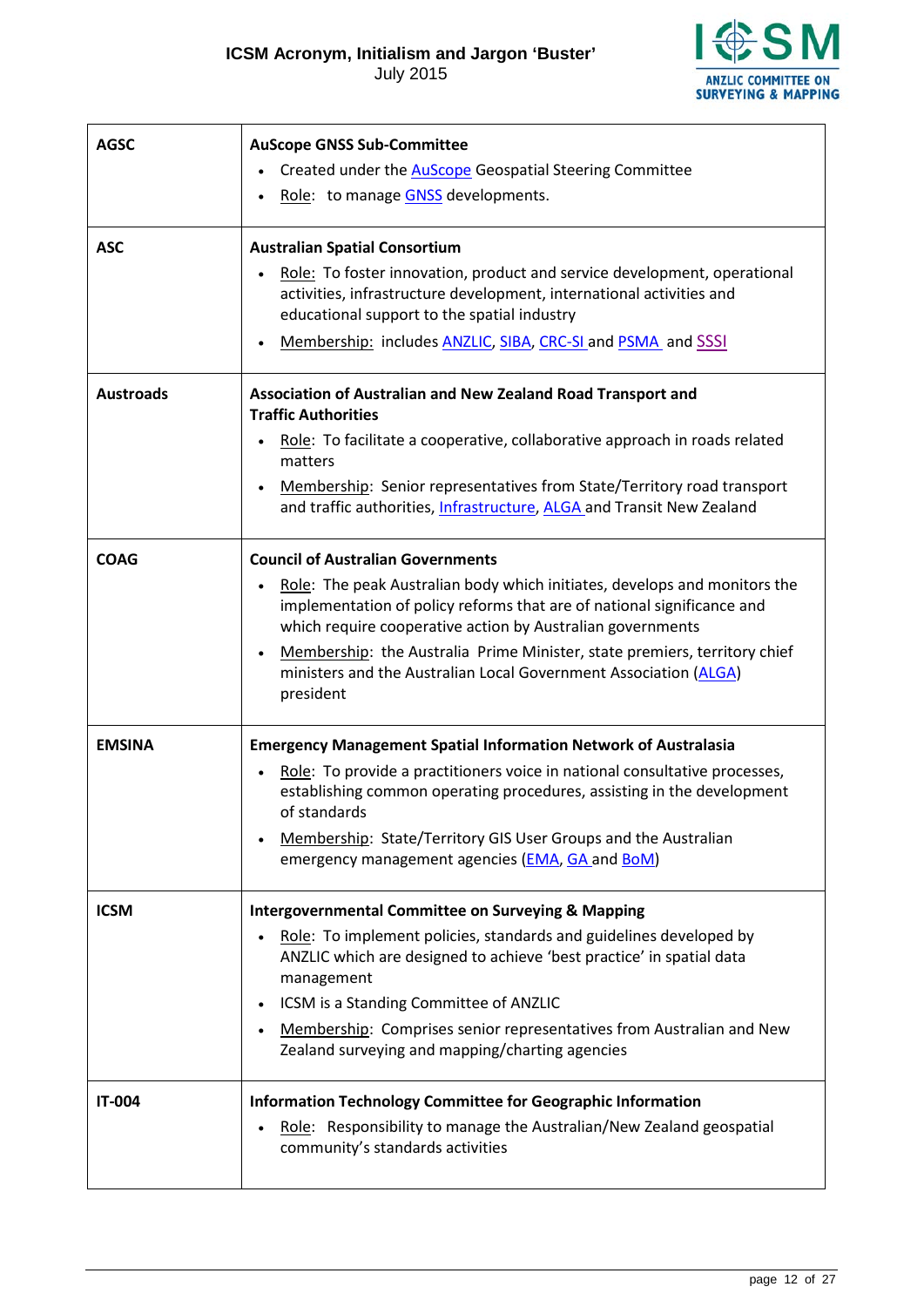**I<br>参SM ANZLIC COMMITTEE ON<br>SURVEYING & MAPPING** 

| <b>NCCIP</b>                        | <b>National Committee on Critical Infrastructure Protection</b><br>Role: Coordination of Critical Infrastructure Protection policy<br>development across all government<br>Membership: Representatives State/Territory government and ALGA<br>$\bullet$<br>NCCIP is a standing committee of NCTC                                                                                                        |
|-------------------------------------|---------------------------------------------------------------------------------------------------------------------------------------------------------------------------------------------------------------------------------------------------------------------------------------------------------------------------------------------------------------------------------------------------------|
| <b>NSIM</b>                         | <b>National Spatial and Information Management Working Group</b><br>Role: to facilitate the development of spatial information capabilities to<br>enhance decision making through access to and use of spatial information<br>Membership: a working group under the strategic direction of NCTC,<br>$\bullet$<br><b>AEMC and NCCIP</b>                                                                  |
| <b>RTA</b>                          | <b>Road Traffic Authority</b><br>The NSW State Government agency responsible for managing and<br>$\bullet$<br>maintaining the State road network and associated activities such as<br>drivers licenses and vehicle registration                                                                                                                                                                         |
| <b>SA</b>                           | <b>Standards Australia</b><br>Role: peak non-government Standards organisation. It is charged by the<br>$\bullet$<br>Commonwealth Government to meet Australia's need for contemporary,<br>internationally aligned Standards and related services                                                                                                                                                       |
| <b>SCoLA</b>                        | <b>Standing Committee on Land Administration</b><br>Role: developing strategies and actions for discovering and accessing<br>information about rights, obligations and interests in land, promoting e-<br>government in land administration etc<br>SCoLA is a Standing Committee of <b>ANZLIC</b><br>$\bullet$<br>Membership: individuals from the spatial industry and delegates from<br><b>ANZLIC</b> |
| <b>SEAC</b>                         | <b>Spatial Education Advisory Committee</b><br>Role: promoting education and skills formation in the spatial information<br>$\bullet$<br>SEAC is a Standing Committee of ANZLIC<br>$\bullet$<br>Membership: ANZLIC representatives and organisations/individuals from<br>$\bullet$<br>the spatial industry                                                                                              |
| <b>TASAMM</b><br>or<br><b>TASAM</b> | <b>Transport Authorities Survey and Mapping Managers</b><br>Membership: The chief road surveyors from each State/Territory<br>$\bullet$<br><b>Originally Named: Transport Authorities Survey and Mapping Group</b><br>(TASAM)                                                                                                                                                                           |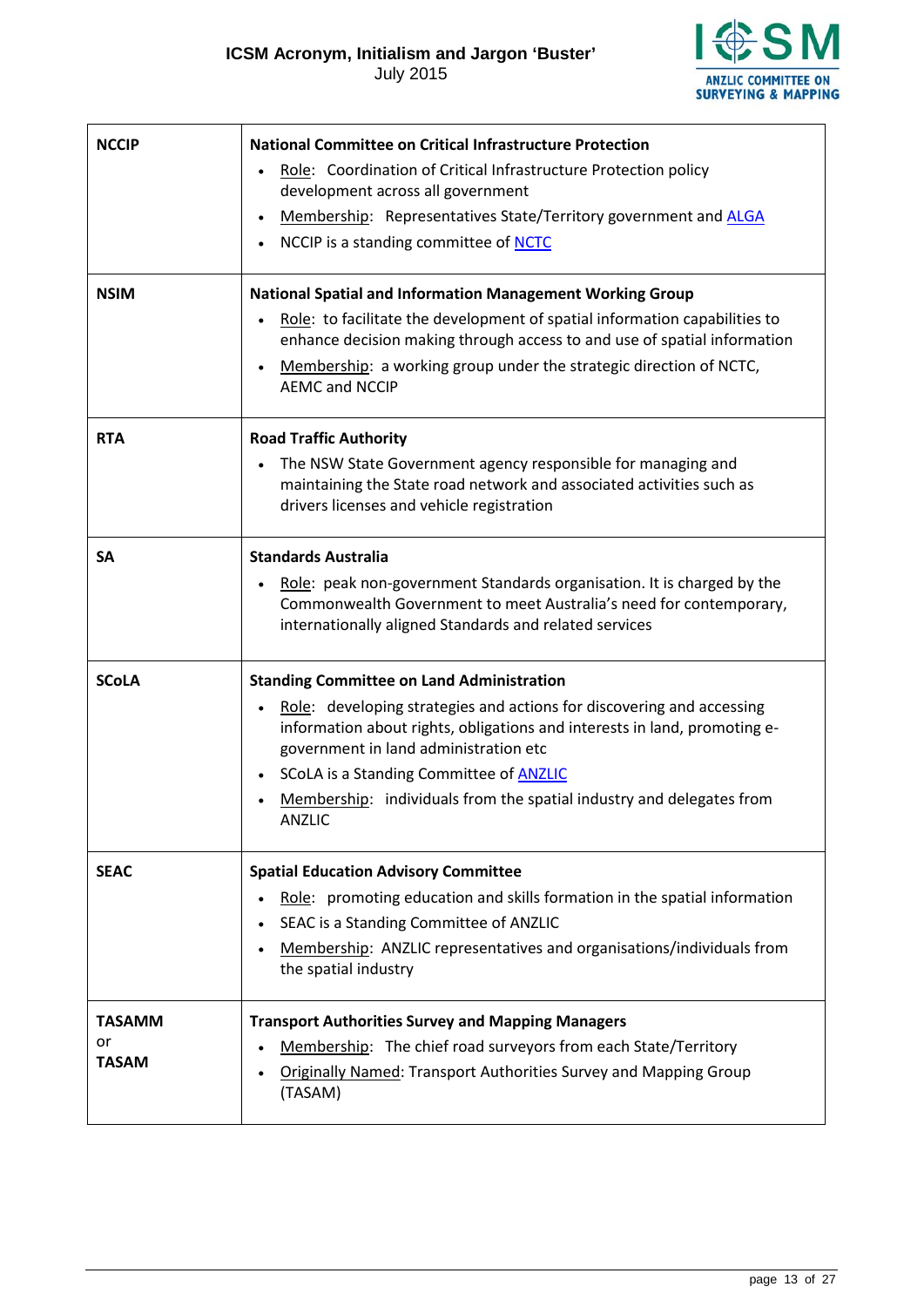

### <span id="page-13-0"></span>**Industry / Education / Associations / Initiatives**

| 43pl         | 43 Pty Ltd<br>formed as part of the first term of the CRCSI, representing the many SME<br>participants.<br>Membership: Over 60 companies, operating from all across Australia and<br>$\bullet$<br>New Zealand.                                                                                                                                                                                                             |
|--------------|----------------------------------------------------------------------------------------------------------------------------------------------------------------------------------------------------------------------------------------------------------------------------------------------------------------------------------------------------------------------------------------------------------------------------|
| <b>ALGA</b>  | <b>Australian Local Government Association</b><br>Role: To voice and support the interests of local government $-$ especially<br>$\bullet$<br>to government                                                                                                                                                                                                                                                                |
|              | Membership: Local government associations                                                                                                                                                                                                                                                                                                                                                                                  |
| <b>APSEA</b> | <b>Asia-Pacific Spatial Excellence Awards</b><br>sponsored by SSSI these annual awards recognise achievements in the<br>$\bullet$<br>spatial information industry                                                                                                                                                                                                                                                          |
| <b>ARSPC</b> | <b>Australasian Remote Sensing and Photogrammetry Commission</b><br>part of the <b>Surveying and Spatial Sciences Institute</b> (SSSI)<br>$\bullet$<br>Holds regular conferences, usually biennially.                                                                                                                                                                                                                      |
| <b>ASC</b>   | <b>Australian Spatial Consortium</b><br>Formed in 2007 to accelerate the unlocking of the potential of spatial<br>$\bullet$<br>information for economic, environmental and social benefit for Australia<br>within key industries, and the development of tools, new technologies and<br>capabilities relating to the fundamental future needs of the nation<br>Membership: 43 Pty Ltd, ANZLIC, CRCSI2, GITA, SIBA and SSSI |
| <b>ASIBA</b> | <b>Australian Spatial Information Business Association</b><br>now called Spatial Industry Business Association (SIBA)                                                                                                                                                                                                                                                                                                      |
| auCD         | <b>Australian Community Domain Names Trust Pty Ltd</b><br>Role: established by auDA (.au Domain Administration Ltd) to facilitate<br>$\bullet$<br>the development of Community Geographic Domain Names<br>auCD is a Pty Ltd, a not-for-profit company acting as trustee of the .au<br>$\bullet$<br>community domains trust which is funding from sales of commercial<br>names by auDA                                      |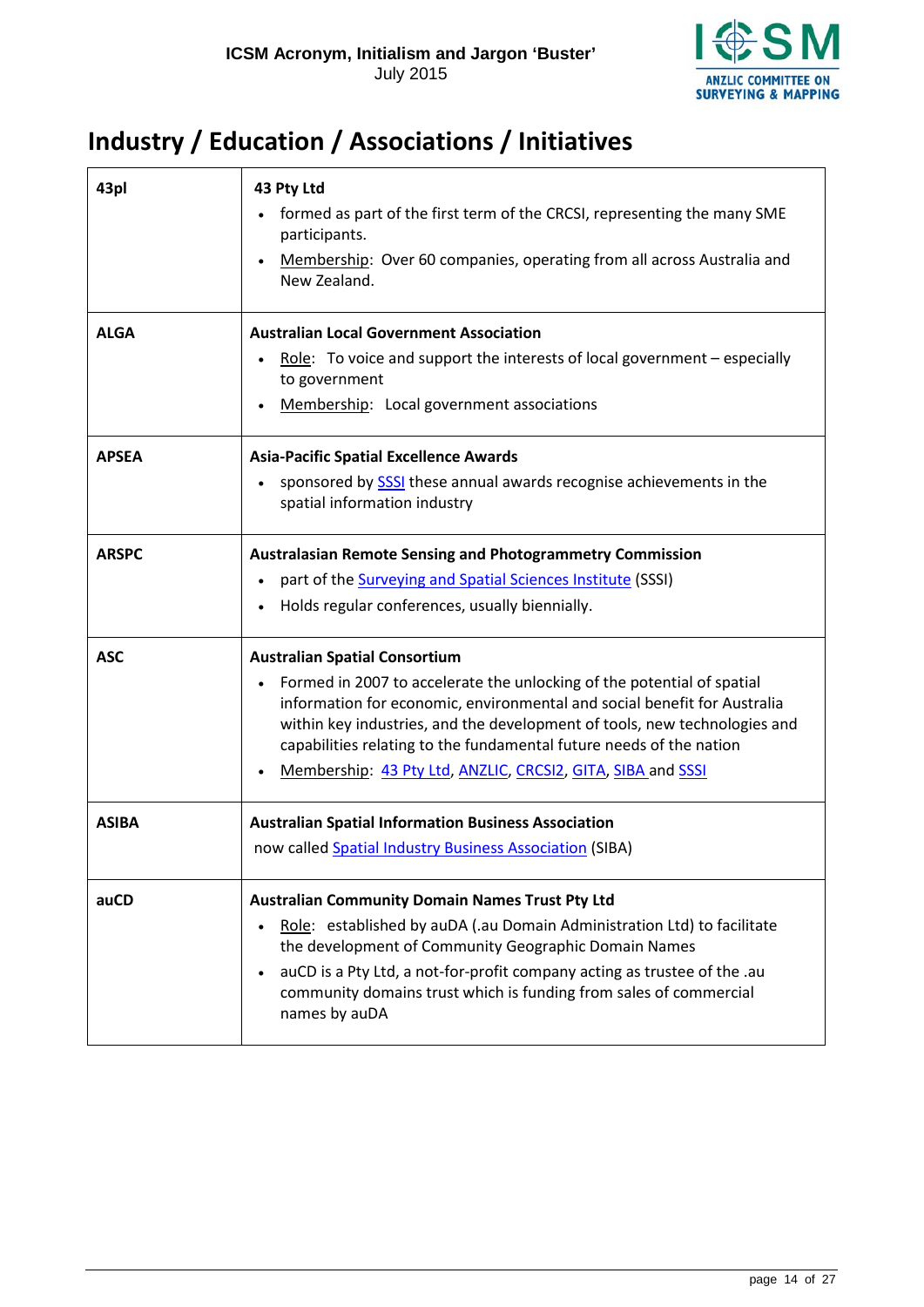July 2015



<span id="page-14-0"></span>

| auDA                      | <b>Australian Domain Administration Limited</b><br>Role: To develop and administer policy relation to the .au (Australia)<br>internet domain, including:<br>develop and implement domain name policy<br>$\Box$<br>license 2LD registry operators<br>$\Box$<br>accredit and license registrars<br>$\Box$<br>implement consumer safeguards<br>$\Box$<br>facilitate .au Dispute Resolution Policy<br>$\Box$                                                                                                                                                                                                                                                                                                                                                                       |
|---------------------------|--------------------------------------------------------------------------------------------------------------------------------------------------------------------------------------------------------------------------------------------------------------------------------------------------------------------------------------------------------------------------------------------------------------------------------------------------------------------------------------------------------------------------------------------------------------------------------------------------------------------------------------------------------------------------------------------------------------------------------------------------------------------------------|
| <b>BOSSI</b>              | Board of Surveying and Spatial Information of New South Wales<br>Role: The registration of land and mining surveyors, the regulation of<br>surveys and advises the Minister on spatial information<br>Membership: Representatives from government and industry appointed<br>by the Ministers.                                                                                                                                                                                                                                                                                                                                                                                                                                                                                  |
| <b>CeBIT</b>              | Centrum der Büro- und Informationstechnik<br>(German for Centre of Office and Information technology)<br>In Australia this is a 3 day, technology trade fair which focuses on<br>Information and Communications Technology (ICT) - especially ICT for<br>spatial industries<br>It is run by a company called Hanover Fairs                                                                                                                                                                                                                                                                                                                                                                                                                                                     |
| <b>CRCSI</b><br>or CRC.SI | <b>Cooperative Research Centre for Spatial Information</b><br>Role: Research and development in the spatial industry and<br>commercialisation of that research<br>Membership: A unincorporated joint venture comprising organisations<br>from the corporate, government and university sectors<br>This CRC completed work in December 2009 and the next generation of<br>this CRC was established and initially called CRC.SI2. It is established for<br>the period 2010 to 2018.<br>It consists of There are 3 Colleges<br>1. ANZLIC - which handles relationships with government partners<br>2. $43pl-2 - a$ private company which handles relationships with<br>companies<br>3. Research and Education - which handles relationships with research<br>and education bodies |
| <b>CRSBANZ</b>            | <b>Council of Reciprocating Surveyors Boards of Australia and</b><br><b>New Zealand</b><br>Role: To ensure that the community has confidence in professional<br>surveyors, by encouraging the adoption of standards for best practice and<br>supports mutual recognition of registered /licensed surveyors<br>Membership: Representatives from surveyors boards of Australian<br>$\bullet$<br>State's/Territory's and New Zealand                                                                                                                                                                                                                                                                                                                                              |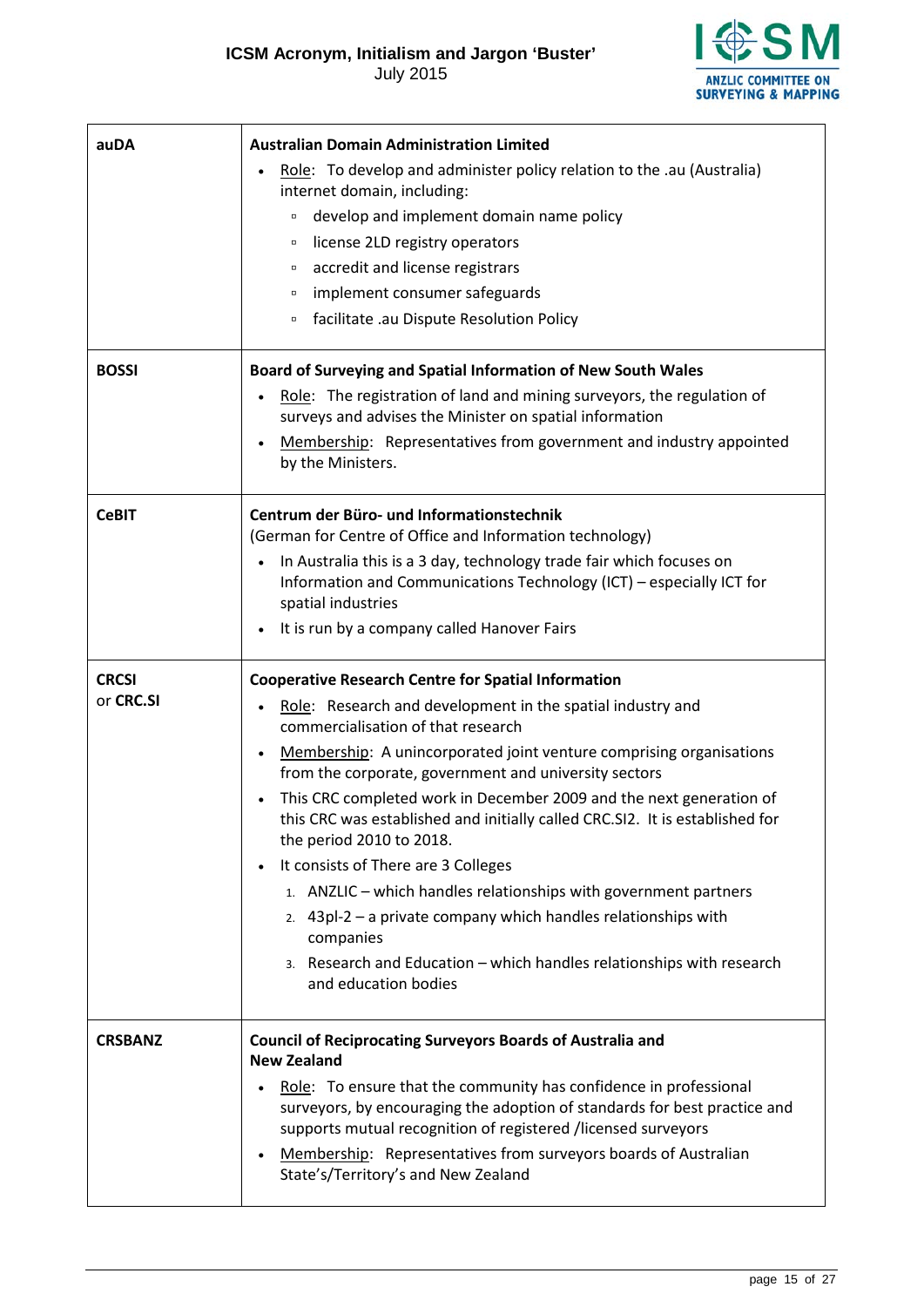**€SM ANZLIC COMMITTEE ON<br>SURVEYING & MAPPING** 

<span id="page-15-2"></span><span id="page-15-1"></span>

| <b>MSIA</b>                                | <b>Mapping Sciences Institute, Australia</b><br>A non-government organisation which aims to assist in the professional<br>development of individuals and organisation in the spatial community                                                                                                                                                                                                                        |
|--------------------------------------------|-----------------------------------------------------------------------------------------------------------------------------------------------------------------------------------------------------------------------------------------------------------------------------------------------------------------------------------------------------------------------------------------------------------------------|
| <b>PSMA</b><br>or<br><b>PSMA Australia</b> | <b>PSMA Australia</b><br>(Public Sector Mapping Agencies Australia – full name is no longer used)<br>Role: To combine reliable spatial data from Australia's governments to<br>create national spatial datasets and supply spatial related services.<br>Membership: A unlisted public company wholly owned by the State,<br>$\bullet$<br>Territory and Australian governments                                         |
| <b>SIBA</b>                                | <b>Spatial Industry Business Association</b><br>Role: To voice and support the interests of the private sector of the<br>spatial information industry - especially to government<br>Membership: Representatives from spatial information industry private<br>$\bullet$<br>sector - individuals or companies                                                                                                           |
| <b>SSSI</b>                                | <b>Surveying and Spatial Sciences Institute</b><br>Created in 2009 as result of the amalgamation of Spatial Sciences Institute<br>and Institution of Surveyors.<br>Role: Promotion and inform the disciplines of surveying (cadastral,<br>$\bullet$<br>engineering & mining), mapping, remote sensing, photogrammetry and<br>spatial information<br>Membership: Spatial information industry individuals or companies |

### <span id="page-15-3"></span><span id="page-15-0"></span>**International / National Projects / Agreements**

| <b>APREF</b> | Asia [south western] Pacific Reference Frame Project                                                                                                                                                                                                                                                                                 |
|--------------|--------------------------------------------------------------------------------------------------------------------------------------------------------------------------------------------------------------------------------------------------------------------------------------------------------------------------------------|
|              | Role: to create and maintain an accurate and dense geodetic framework<br>which will generate continuous observation and analysis of GNSS data.                                                                                                                                                                                       |
|              | APREF will cover about one third of the planet – from Kazakhstan in the<br>$\bullet$<br>north-west to French Polynesia in the south-east. Other regions are<br>Europe, North American, South American, Antarctic and Africa.<br>Data will be suitable for use by all geospatial disciplines.<br>$\bullet$<br>See also PCGIAP and IAG |
| <b>ASDD</b>  | <b>Australian Spatial Data Directory</b>                                                                                                                                                                                                                                                                                             |
|              | a web based search interfaces for discovery of Australian geospatial<br>dataset descriptions (metadata)                                                                                                                                                                                                                              |
|              | ASDD was superseded by FIND                                                                                                                                                                                                                                                                                                          |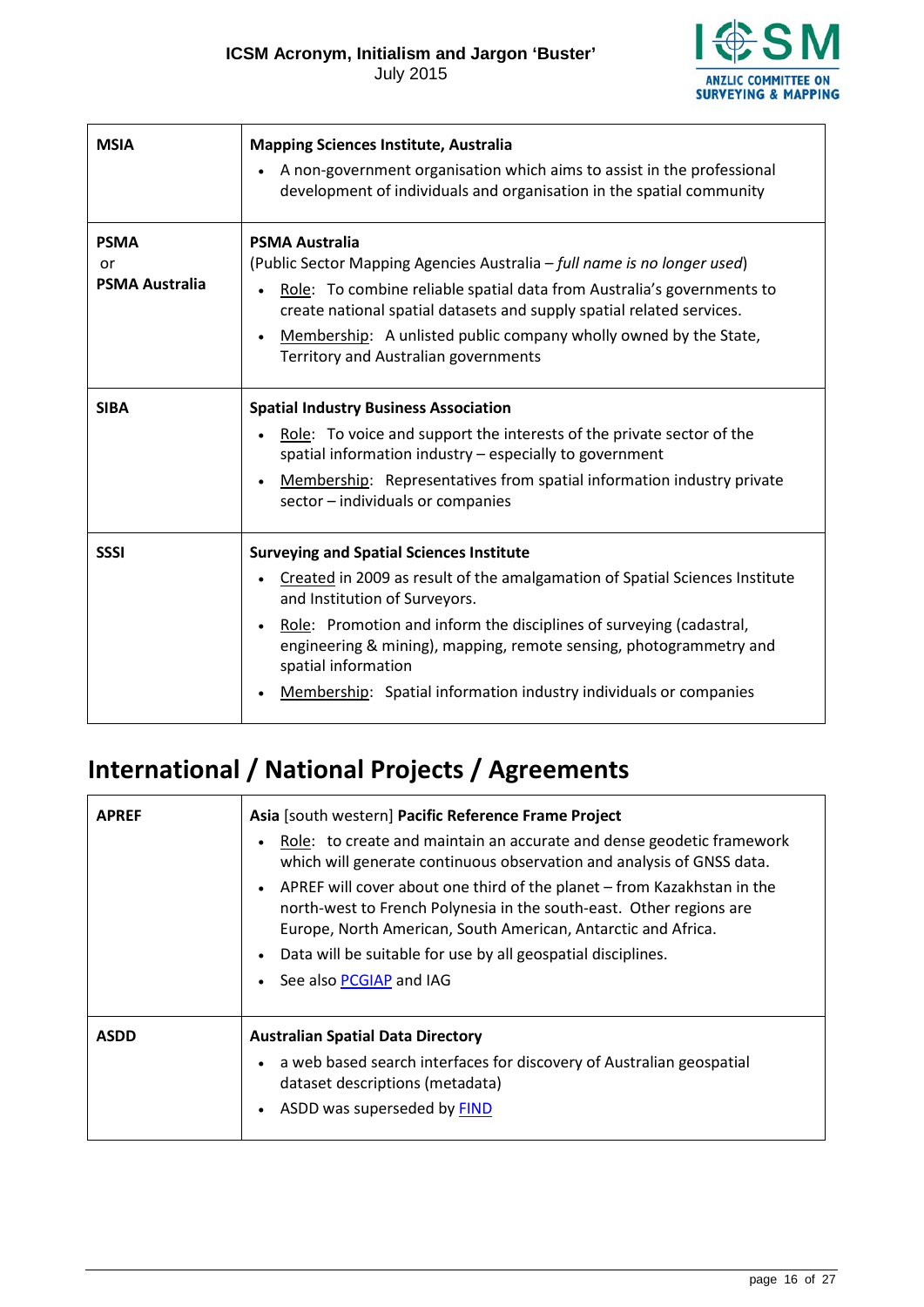**ESM ANZLIC COMMITTEE ON<br>SURVEYING & MAPPING** 

<span id="page-16-3"></span><span id="page-16-2"></span><span id="page-16-1"></span><span id="page-16-0"></span>

| <b>ATWS</b>       | <b>Australian Tsunami Warning System</b>                                                                                                                                                                                                                                                                                                    |
|-------------------|---------------------------------------------------------------------------------------------------------------------------------------------------------------------------------------------------------------------------------------------------------------------------------------------------------------------------------------------|
|                   | A regional system involving <b>BoM</b> , GA and <b>EMA</b>                                                                                                                                                                                                                                                                                  |
|                   | It provides a warning system capable of delivering timely and effective<br>tsunami warnings to the Australian.                                                                                                                                                                                                                              |
|                   | It also contributes to tsunami warnings for the South West Pacific.<br>$\bullet$                                                                                                                                                                                                                                                            |
| <b>AuScope</b>    | An organisation for a National Earth Science Research Program covering<br>Capability 5.13 (Structure and Evolution of the Australian Continent), under<br>National Collaborative Research Infrastructure Strategy (NCRIS)<br>For ICSM this equates to improving/densifying the<br><b>GNSS / CORS networks</b><br>See also AGSC<br>$\bullet$ |
| <b>AusDEM</b>     | An Australian national DEM - see NEDF                                                                                                                                                                                                                                                                                                       |
| <b>AWRIS</b>      | <b>Australian Water Resources Information System</b>                                                                                                                                                                                                                                                                                        |
|                   | AWRIS is currently being developed by BoM, GA and CSIRO                                                                                                                                                                                                                                                                                     |
|                   | It will be a web enabled set of tools that will allow access to water related<br>information, which will allow users to:                                                                                                                                                                                                                    |
|                   | review and investigate the data<br>$\Box$                                                                                                                                                                                                                                                                                                   |
|                   | understand the data in its context<br>$\Box$                                                                                                                                                                                                                                                                                                |
|                   | analise the bigger picture details about Australia's water resources<br>$\Box$                                                                                                                                                                                                                                                              |
|                   | see also Geofabric                                                                                                                                                                                                                                                                                                                          |
| <b>CSDI</b>       | <b>Commonwealth Spatial Data Integration</b>                                                                                                                                                                                                                                                                                                |
|                   | A joint project between the Department of Human Services, the ABS,<br>AGIMO and GA.                                                                                                                                                                                                                                                         |
|                   | It will facilitate the integration and sharing of spatially enabled<br>information within the Australian government - to support social inclusion                                                                                                                                                                                           |
|                   | initiatives.                                                                                                                                                                                                                                                                                                                                |
| <b>FIND</b>       | FIND is the Australian Government's spatial data catalogue and in conjunction<br>with data.gov.au provides access to a network of open government data. FIND<br>allows you to search and download a wide range of spatially-referenced datasets<br>created by both the Australian and State and Territory Governments.                      |
| <b>GeoFabric</b>  | GeoFabric is a database of the draining network for the whole of Australia. It is<br>being jointly developed by <b>BoM</b> , GA and CSIRO.                                                                                                                                                                                                  |
|                   | When complete this will be the spatial component of <b>AWRIS</b>                                                                                                                                                                                                                                                                            |
| <b>GeoNetwork</b> | A standards-based metadata tool and management environment developed by<br>the United Nations.                                                                                                                                                                                                                                              |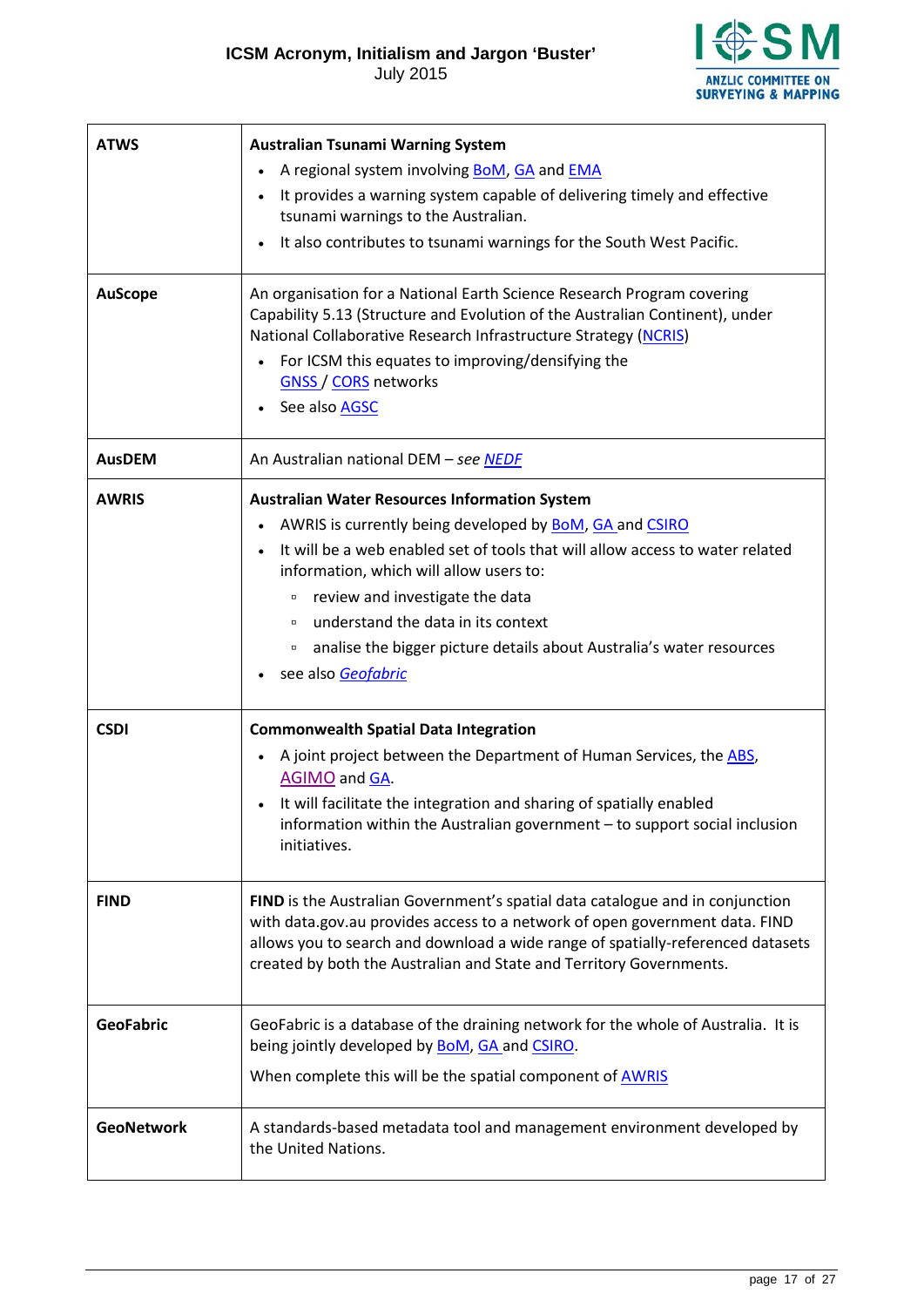July 2015



<span id="page-17-2"></span><span id="page-17-1"></span><span id="page-17-0"></span>

| <b>Heads Agreement</b> | <b>Collaborative Head Agreement</b>                                                                                                                                                                                                                      |
|------------------------|----------------------------------------------------------------------------------------------------------------------------------------------------------------------------------------------------------------------------------------------------------|
|                        | see NCF<br>$\bullet$                                                                                                                                                                                                                                     |
| <b>NAMF</b>            | <b>National Address Management Framework</b>                                                                                                                                                                                                             |
|                        | A system developed by the AGIMO to manage the creation of addresses<br>across Australia.                                                                                                                                                                 |
|                        | This has a relationship with PSMA's G-NAF database.                                                                                                                                                                                                      |
| <b>NCF</b>             | <b>National Collaboration Framework</b>                                                                                                                                                                                                                  |
|                        | NCF was established to assist government (national, State and Territory)<br>$\bullet$<br>agencies to work collaboratively to provide the processes and tools that<br>will increase the ability of agencies to deliver improved services to<br>customers. |
|                        | It is essentially a 'framework' for collaboration<br>$\bullet$                                                                                                                                                                                           |
|                        | Its primary tool is a Collaborative Head Agreement which is a non-binding<br>$\bullet$<br>agreement for a group of agencies to cooperate on joint projects                                                                                               |
|                        | Individual projects are agreed under the Collaborative Head Agreement<br>$\bullet$<br>between all or some of the agencies which are signatory to the Head<br>Agreement.                                                                                  |
|                        | In 2010 all ICSM jurisdictions (with the exception of AGO and LINZ) signed<br>$\bullet$<br>a Collaborative Head Agreement.                                                                                                                               |
| <b>NCRIS</b>           | <b>National Collaborative Research Infrastructure Strategy</b>                                                                                                                                                                                           |
|                        | A programme that was announced in 2005 by the Australian<br>$\bullet$<br>Government's as part of Backing Australia's Ability - Building our Future<br>through Science and Innovation                                                                     |
|                        | It providing \$542 million to provide researchers with major research<br>$\bullet$<br>facilities, supporting infrastructure and networks necessary for world-class<br>research                                                                           |
|                        | It is expected to be completed in 2011.                                                                                                                                                                                                                  |
| <b>NEDF</b>            | <b>National Elevation Data Framework</b>                                                                                                                                                                                                                 |
|                        | An Australia wide nested DEM. (A nested DEM is one where DEMs of<br>different resolutions are combined together.)                                                                                                                                        |
|                        | sponsored by <b>ANZLIC</b> , GA, Department of Climate Change and CRC-SI<br>$\bullet$                                                                                                                                                                    |
| <b>NSIF</b>            | <b>National Service Improvement Framework</b>                                                                                                                                                                                                            |
|                        | A cross agency framework that has been developed under the auspices of<br>$\bullet$<br>the Australian Online and Communications Council of Ministers                                                                                                     |
|                        | It sets a set of principles and standard legal clauses to manage<br>$\bullet$<br>inter-agency cooperative agreements                                                                                                                                     |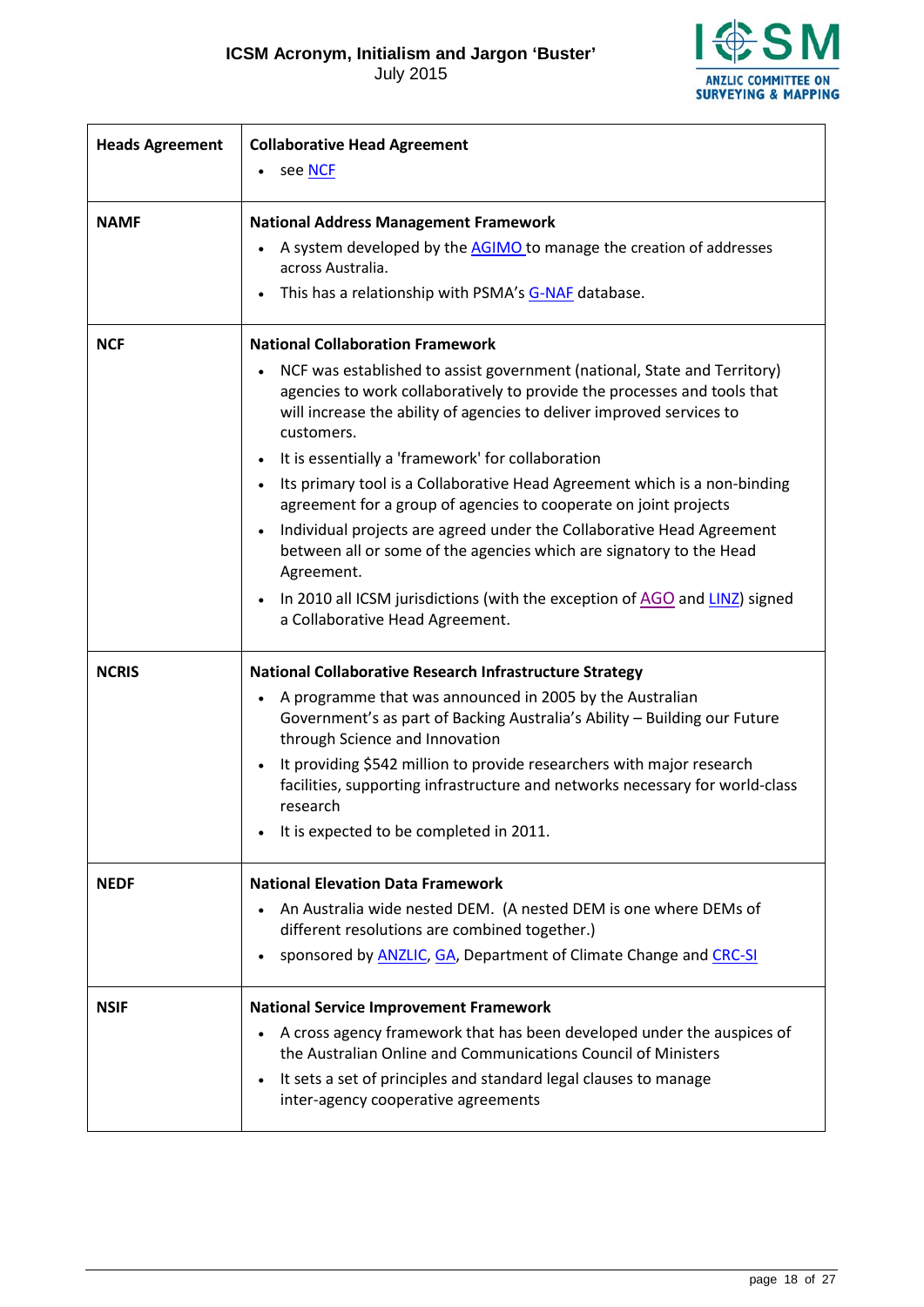

 $\blacksquare$ 

| <b>NTICI</b> | <b>National Topographic Information Coordination Initiative</b><br>An ICSM initiative to encourage cooperative topographic map and data<br>revision projects.                                                                              |
|--------------|--------------------------------------------------------------------------------------------------------------------------------------------------------------------------------------------------------------------------------------------|
| <b>STIS</b>  | <b>Spatial Technology in Schools</b><br>STIS is a project which is working towards engaging with students in late-<br>$\bullet$<br>primary / early-high school age group in order to promote greater<br>awareness of the spatial industry. |

# <span id="page-18-0"></span>**Concepts / Data Products**

<span id="page-18-3"></span><span id="page-18-2"></span><span id="page-18-1"></span>

| <b>ASDI</b>  | <b>Australian Spatial Data Infrastructure</b>                                                                                                                                                                              |
|--------------|----------------------------------------------------------------------------------------------------------------------------------------------------------------------------------------------------------------------------|
|              | ASDI comprises the people, policies, guidelines and technologies necessary                                                                                                                                                 |
|              | to enable the use of spatially referenced data through all levels of                                                                                                                                                       |
|              | government, the private sector, non-profit organisations and academia.                                                                                                                                                     |
|              | This has been replaced by FIND.<br>$\bullet$                                                                                                                                                                               |
| <b>DCDB</b>  | <b>Digital Cadastral Database</b>                                                                                                                                                                                          |
|              | A computerised map of property boundaries and the related property<br>$\bullet$<br>description of land parcels.                                                                                                            |
|              | It is an excellent base for searching, planning and analysing land related<br>$\bullet$<br>information and is used by most local governments for these purposes.                                                           |
|              |                                                                                                                                                                                                                            |
| <b>DEM</b>   | <b>Digital Elevation Model</b>                                                                                                                                                                                             |
|              | A DEM is a digital representation of grounds surface. It raster (a grid<br>$\bullet$<br>ofrectangles) database. It can be either:                                                                                          |
|              | regular (eg squares of the same size); or<br>$\bullet$                                                                                                                                                                     |
|              | irregular (eg squares of the different sizes)                                                                                                                                                                              |
|              | See also <b>UDEM</b><br>$\bullet$                                                                                                                                                                                          |
| <b>GIS</b>   | <b>Geographic Information Systems</b>                                                                                                                                                                                      |
|              | GIS captures, stores, analyses, manages, and presents digital spatial data.                                                                                                                                                |
| <b>G-NAF</b> | <b>Geocoded National Address File</b>                                                                                                                                                                                      |
|              | A database produced by <b>PSMA</b> -it is a composite of information supplied<br>by the Australian Electoral Commission, Australia Post and Australia's<br>government State/Territory mapping agencies and land registries |
| <b>HDF</b>   | <b>Harmonised Data Framework</b>                                                                                                                                                                                           |
|              | An overarching system which is designed to assist in the development of<br>$\bullet$                                                                                                                                       |
|              | standard for the capture and dissemination of spatial data                                                                                                                                                                 |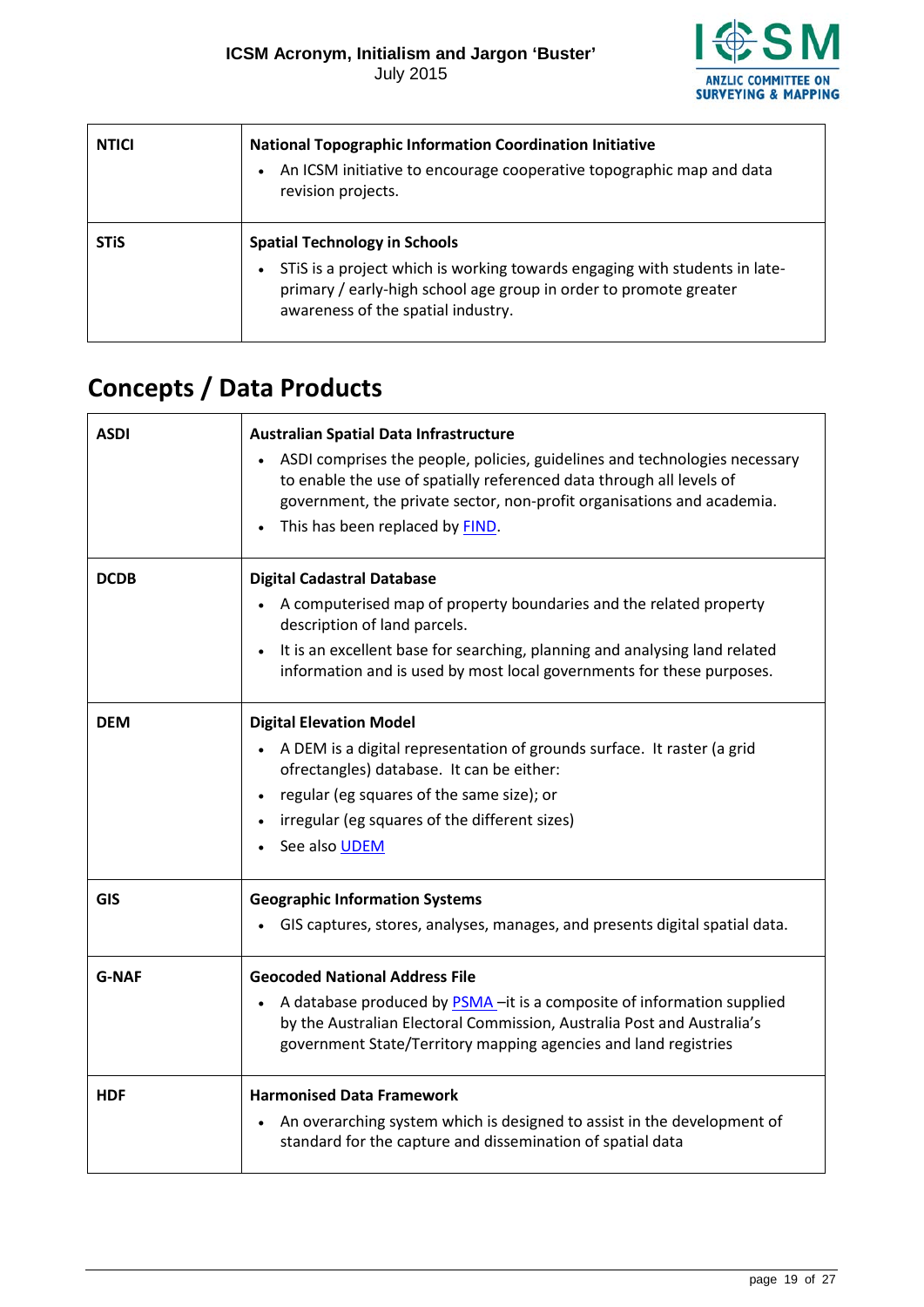

<span id="page-19-3"></span>

| <b>HDM</b>  | <b>Harmonised Data Model</b><br>a model for the definition of key spatial features and their attributes this is<br>$\bullet$<br>the key component of the HDF<br>It has been developed as UML with a method to convert into GML<br>$\bullet$                                                                                                                                 |
|-------------|-----------------------------------------------------------------------------------------------------------------------------------------------------------------------------------------------------------------------------------------------------------------------------------------------------------------------------------------------------------------------------|
| <b>UDEM</b> | <b>Urban Digital Elevation Model</b><br>This is series of high resolution DEMs in selected urban areas - Perth, Gold<br>Coast, Melbourne, Sydney and Newcastle-Hunter<br>It is part of the National Elevation Data Framework (NEDF)<br>$\bullet$                                                                                                                            |
| <b>WFS</b>  | <b>Web Feature Service</b><br>WFS provides an interface which allows acess to spatial infromation across<br>$\bullet$<br>the web which is independetent of technology<br>It was developed by OGC which defined and maintains its specification.<br>$\bullet$<br>There are numerous commercial and open source implementations of the<br>$\bullet$<br>WFS interface standard |

### <span id="page-19-2"></span><span id="page-19-0"></span>**Hydrography**

| <b>HAT</b> | <b>Highest Astronomical Tide</b><br>The highest tide level of water which can be predicted to occur under<br>any combination of astronomical conditions.                              |
|------------|---------------------------------------------------------------------------------------------------------------------------------------------------------------------------------------|
| <b>LAT</b> | <b>Lowest Astronomical Tide</b><br>The lowest tide which can be predicted to occur under average<br>meteorological conditions and under any combination of astronomical<br>conditions |
| <b>MHW</b> | <b>Mean High Water</b><br>The average of all recorded high waters                                                                                                                     |
| <b>MLW</b> | <b>Mean Low Water</b><br>The average of all low waters observed over a long period<br>$\bullet$                                                                                       |
| <b>MSL</b> | <b>Mean Sea Level</b><br>The average sea heights measured at tidal stations                                                                                                           |

### <span id="page-19-1"></span>**Space Technology**

<span id="page-19-4"></span>

| <b>Galileo</b> | A European based GNSS, being developed and a 'next generation'<br>positioning system |
|----------------|--------------------------------------------------------------------------------------|
|----------------|--------------------------------------------------------------------------------------|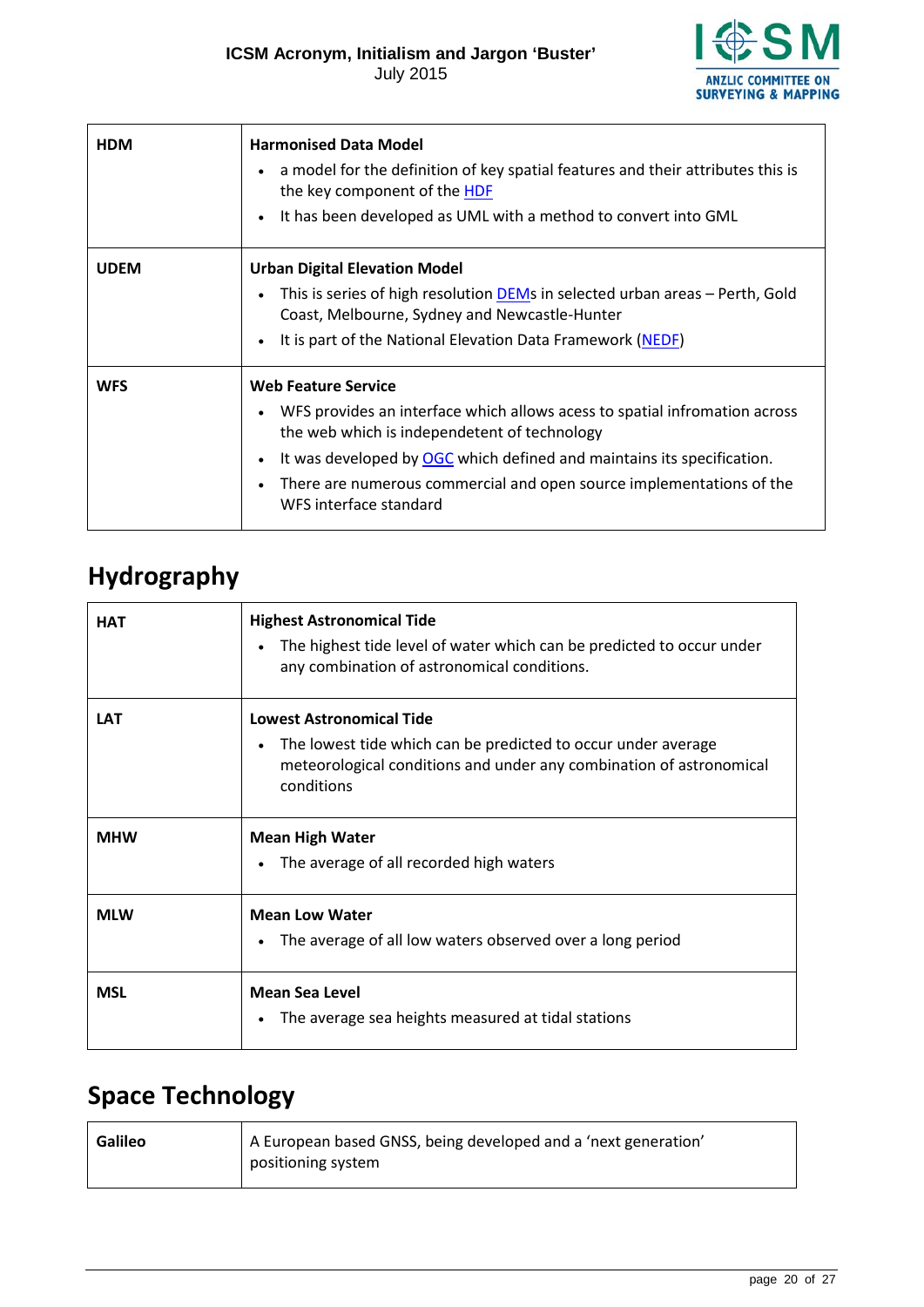

<span id="page-20-2"></span><span id="page-20-1"></span>

| <b>GGOS</b>  | Global Geodetic Observing System integrates different geodetic<br>techniques, different models, different approaches in order to ensure a<br>long-term monitoring of the geodetic observables in agreement with the<br>Integrated Global Observing Strategy (IGOS).<br>Aims at maintaining the stability of time series of geometric and<br>gravimetric reference frames;<br>Ensures the consistency between the different geodetic standards<br>used in the geo-scientific community;<br>Aims at improving the geodetic models at the level required by the<br>observations;<br>Focuses on all aspects to ensure the consistency geometric and |
|--------------|-------------------------------------------------------------------------------------------------------------------------------------------------------------------------------------------------------------------------------------------------------------------------------------------------------------------------------------------------------------------------------------------------------------------------------------------------------------------------------------------------------------------------------------------------------------------------------------------------------------------------------------------------|
|              | gravimetric products.                                                                                                                                                                                                                                                                                                                                                                                                                                                                                                                                                                                                                           |
| <b>GNSS</b>  | <b>Global Navigation Satellite System</b>                                                                                                                                                                                                                                                                                                                                                                                                                                                                                                                                                                                                       |
|              | satellite navigation systems that provide independent geospatial<br>positioning with global coverage                                                                                                                                                                                                                                                                                                                                                                                                                                                                                                                                            |
|              | the system relies on CORS Network hardware                                                                                                                                                                                                                                                                                                                                                                                                                                                                                                                                                                                                      |
|              | see Galileo, GPS & IRNSS                                                                                                                                                                                                                                                                                                                                                                                                                                                                                                                                                                                                                        |
| <b>GPS</b>   | <b>Global Positioning System</b>                                                                                                                                                                                                                                                                                                                                                                                                                                                                                                                                                                                                                |
|              | a United States of America based GNSS, the first to be publicly<br>available                                                                                                                                                                                                                                                                                                                                                                                                                                                                                                                                                                    |
| <b>IRNSS</b> | A Indian based GNSS which is being developed as a 'next generation'<br>positioning system                                                                                                                                                                                                                                                                                                                                                                                                                                                                                                                                                       |
| <b>LiDAR</b> | <b>Light Detection and Ranging</b>                                                                                                                                                                                                                                                                                                                                                                                                                                                                                                                                                                                                              |
|              | LiDAR is an optical remote sensing technology that measures<br>properties of scattered light to find distances and/or other<br>information about distant objects                                                                                                                                                                                                                                                                                                                                                                                                                                                                                |
| <b>SLR</b>   | <b>Satellite Laser Ranging</b>                                                                                                                                                                                                                                                                                                                                                                                                                                                                                                                                                                                                                  |
|              | SLR is a global network of stations which measure the time it takes for<br>pluses of light to return from a satellite                                                                                                                                                                                                                                                                                                                                                                                                                                                                                                                           |
|              | It is capable of measuring to millimetre accuracy                                                                                                                                                                                                                                                                                                                                                                                                                                                                                                                                                                                               |
|              | It is used for measurement of the orbits of satellites                                                                                                                                                                                                                                                                                                                                                                                                                                                                                                                                                                                          |

### <span id="page-20-3"></span><span id="page-20-0"></span>**Geodesy – Reference Systems**

| AGD / AGD84 | <b>Australian Geodetic Datum, 1984</b>                |
|-------------|-------------------------------------------------------|
|             | replaced AGD66 in some agencies and replaced by GDA94 |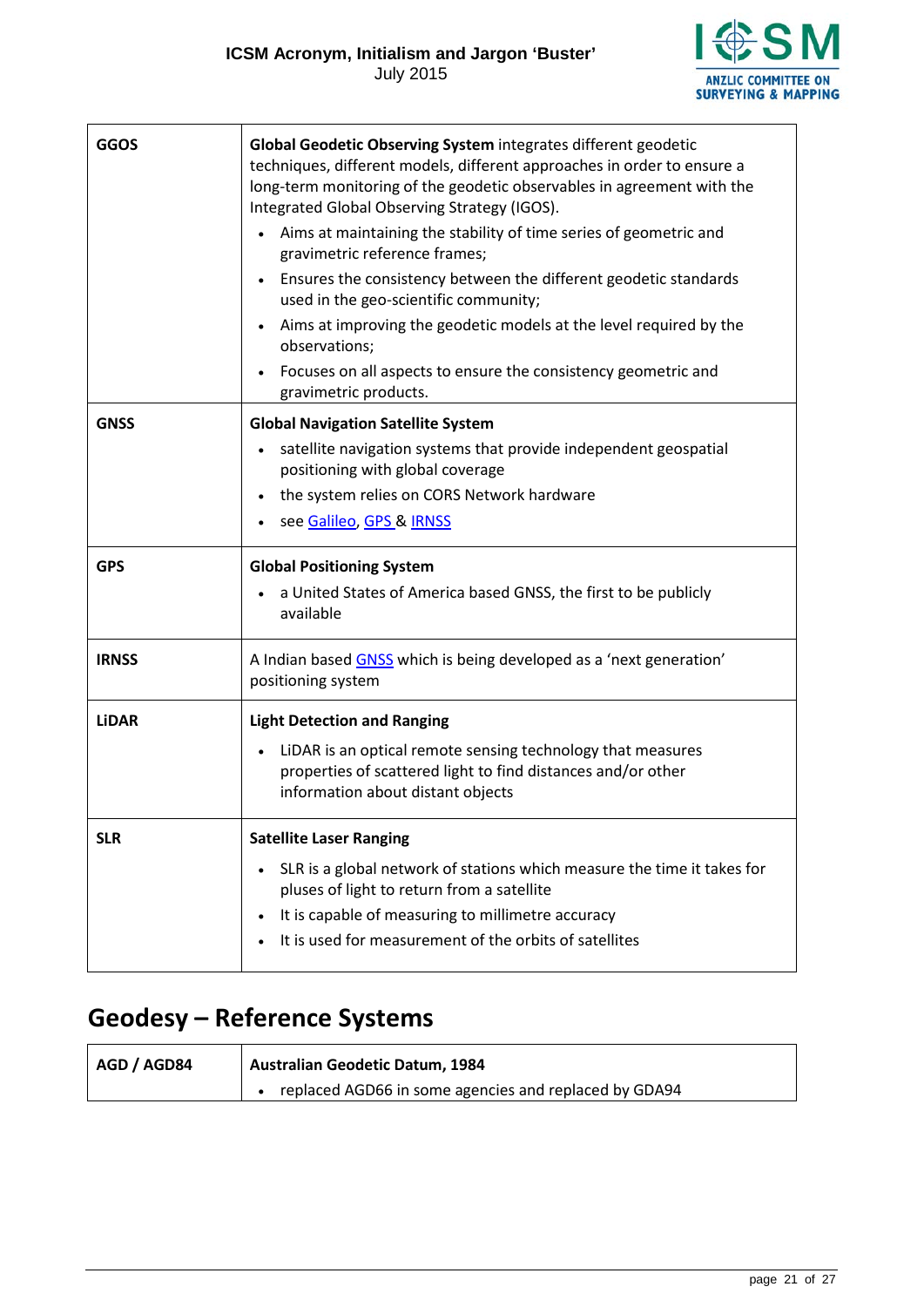July 2015



| AHD / AHD71            | Australian Height Datum, 1971                                                                                                                                                                                               |
|------------------------|-----------------------------------------------------------------------------------------------------------------------------------------------------------------------------------------------------------------------------|
|                        | the datum used for the measuring heights in Australia                                                                                                                                                                       |
|                        | it is a surface of equal gravity potential which closely approximates<br>mean sea level                                                                                                                                     |
|                        | used a national network of bench marks and tide gauges and set mean<br>sea level as zero elevation                                                                                                                          |
| AUSGeoid2009           | Australian Geoid, 2009 (AUSGeoid09)                                                                                                                                                                                         |
|                        | the geoid currently used in Australia.                                                                                                                                                                                      |
| GDA / GDA94            | <b>Geocentric Datum of Australia, 1994</b>                                                                                                                                                                                  |
|                        | the current Australian coordinate system                                                                                                                                                                                    |
|                        | an Earth-centred datum                                                                                                                                                                                                      |
|                        | part of a ITRF and is directly compatible to GPS                                                                                                                                                                            |
|                        | replaces AGD84 which is not Earth-centred (approx 200 metres<br>difference)                                                                                                                                                 |
| <b>ICRF</b>            | <b>International Celestial Reference Frame</b>                                                                                                                                                                              |
|                        | Adopted by the International Astronomical Union in January 1998 as<br>the fundamental celestial reference frame                                                                                                             |
| <b>ITRF / ITRF2005</b> | International Terrestrial Reference Frame, 2005                                                                                                                                                                             |
|                        | is directly compatible to GPS                                                                                                                                                                                               |
|                        | replaces ITRF2000, 1997, 1996 and 1994                                                                                                                                                                                      |
| <b>NGRS</b>            | <b>National Geospatial Reference System</b>                                                                                                                                                                                 |
|                        | potentially the next datum for Australia                                                                                                                                                                                    |
| <b>NPI</b>             | <b>National Positioning Infrastructure</b>                                                                                                                                                                                  |
|                        | In Australia this equates to building the capacity for mobile, hand-held<br>GPS devices to locate one another extremely accurately, within a few<br>centimetres<br>It consists of a network of ground based infrastructures |
|                        |                                                                                                                                                                                                                             |
| WGS / WGS84            | World Geodetic System, 1984                                                                                                                                                                                                 |
|                        | GPS's reference ellipsoid for the whole Earth                                                                                                                                                                               |
|                        | aligned with ITRF                                                                                                                                                                                                           |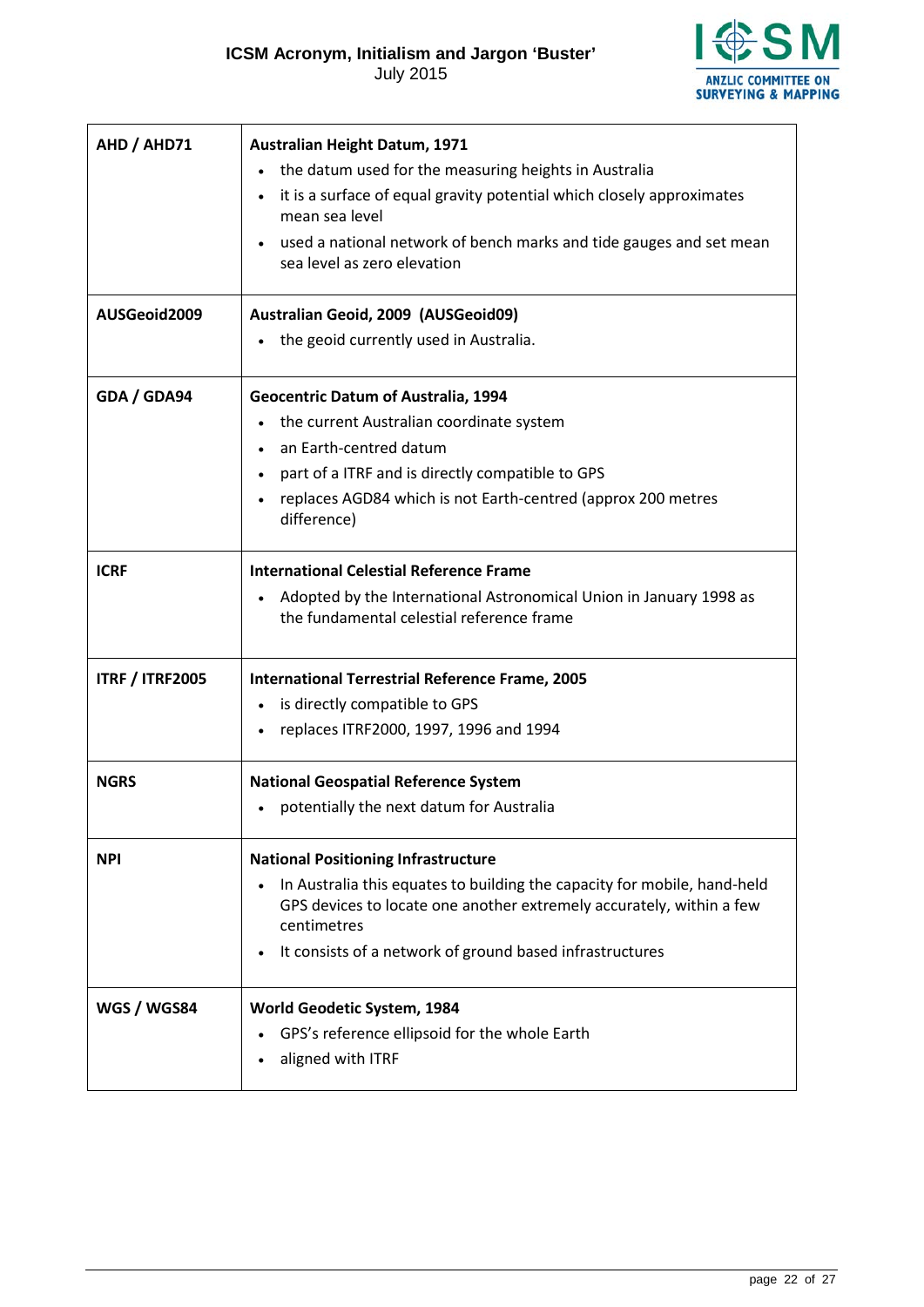

### <span id="page-22-0"></span>**Geodesy – Geometry / Concepts**



| Datum                             | A mathematical surface on which a mapping and coordinate system is<br>based                                                                                                                                                                                                                       |
|-----------------------------------|---------------------------------------------------------------------------------------------------------------------------------------------------------------------------------------------------------------------------------------------------------------------------------------------------|
| <b>Ellipsoid</b>                  | A mathematical surface obtained by rotating an ellipse about its axis<br>the ellipsoid is a regular surface<br>an ellipsoid is chosen 'best fit' the geoid over a given area or the geoid<br>for the whole Earth                                                                                  |
| Epoch                             | In Geodetic terms an epoch is the base date for datum.                                                                                                                                                                                                                                            |
| Geoid                             | The shape of the earth as defined by an equipotential surface (gravity)<br>it approximates mean sea level if it were extended under continents<br>the geoid is an irregular surface because the mass distribution of the<br>Earth is not uniform and the direction of gravity changes accordingly |
| <b>Height (Vertical)</b><br>Datum | The datum used to define heights on the surface of the Earth.<br>lt.<br>approximates mean sea level around a coastline                                                                                                                                                                            |
| <b>Spheroid</b>                   | A spheroid is an ellipsoid with two of its three radii the same $-$ ie shaped<br>more closely to a sphere                                                                                                                                                                                         |

### <span id="page-22-1"></span>**Geodesy – Software**

| <b>AUSPOS</b>  | Online GPS Processing Service hosted by Geoscience Australia                                                                                          |
|----------------|-------------------------------------------------------------------------------------------------------------------------------------------------------|
| <b>DynaNet</b> | Geodetic network adjustment software package developed by<br>Dr P Collier, and hosted by Geoscience Australia                                         |
| <b>NEWGAN</b>  | Geodetic network adjustment software package developed by Dr J Allman<br>and hosted by Geoscience Australia                                           |
| <b>NZPOS</b>   | Online GPS Processing Service hosted by Land Information New Zealand - it<br>is a software packages which converts raw GPS data into ITFR coordinates |
| <b>SNAP</b>    | Geodetic network adjustment software package developed by LINZ                                                                                        |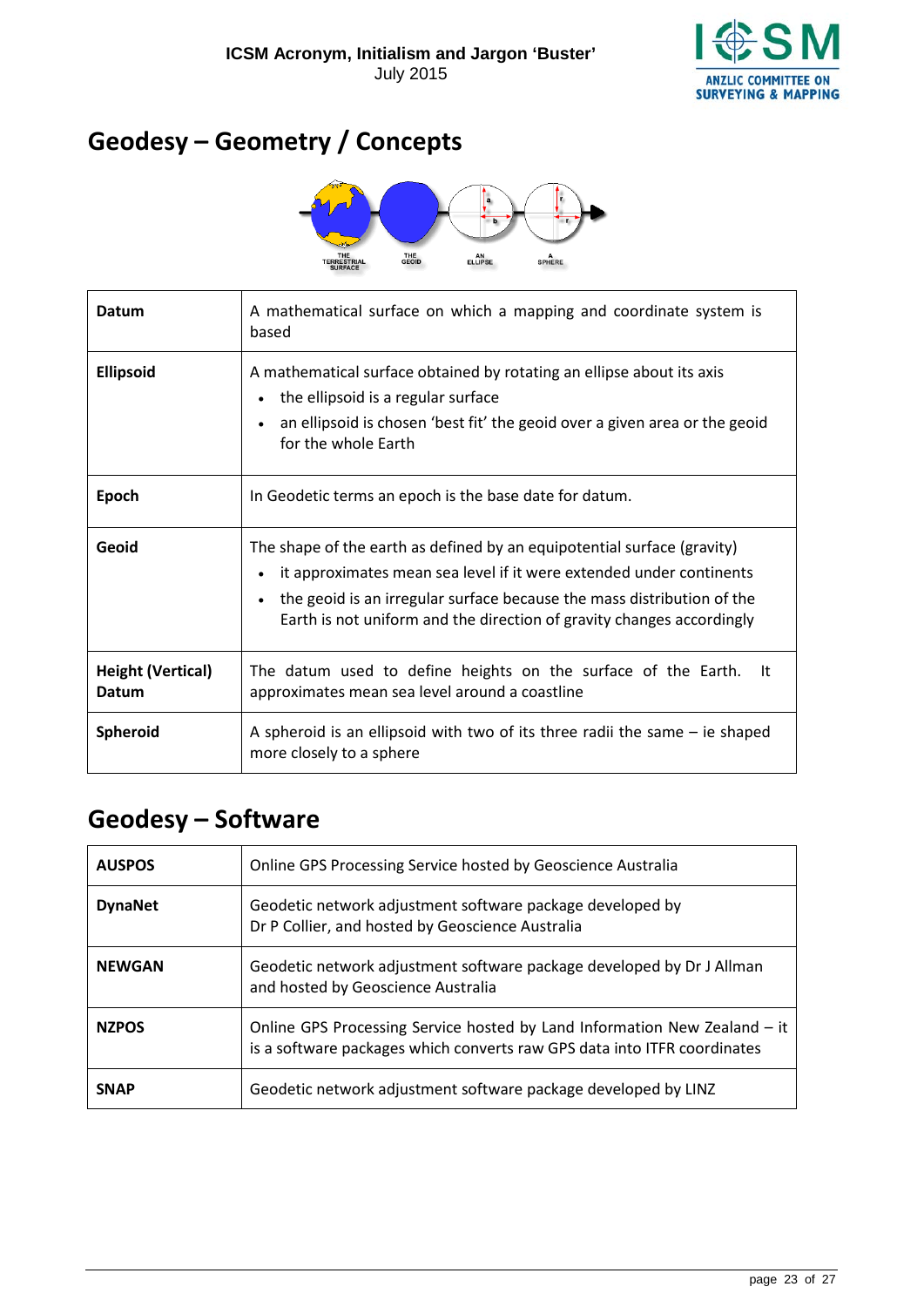

### <span id="page-23-0"></span>**Geodesy – Hardware**

<span id="page-23-3"></span>

| <b>AFN</b>          | <b>Australian Fiducial Network</b><br>Consists of eight permanent, continuously operating, Geodetic quality<br>GPS receivers - all within Australia<br>AFN is a CORS network |  |
|---------------------|------------------------------------------------------------------------------------------------------------------------------------------------------------------------------|--|
| <b>ARGN</b>         | <b>Australian Regional GPS Network</b>                                                                                                                                       |  |
|                     | AFN plus some receivers outside of Australia                                                                                                                                 |  |
|                     | ARGN is a CORS network                                                                                                                                                       |  |
| CORS/               | <b>Continuous Operating Reference Stations Network</b>                                                                                                                       |  |
| <b>CORS Network</b> | used to receive GPS data                                                                                                                                                     |  |
|                     | includes: AFN, ARGN and VLBI                                                                                                                                                 |  |
|                     | this hardware supports GNSS systems                                                                                                                                          |  |
| <b>VLBI</b>         | <b>Very Long Baseline Interferometry</b>                                                                                                                                     |  |
|                     | A global system with about 50 base stations work world wide                                                                                                                  |  |
|                     | In Australia there are 5:                                                                                                                                                    |  |
|                     | Hobart (Tas)<br>$\Box$                                                                                                                                                       |  |
|                     | Katherine (NT) - under construction<br>$\Box$                                                                                                                                |  |
|                     | Parkes (NSW)<br>$\Box$                                                                                                                                                       |  |
|                     | Yarragadee (WA) - under construction<br>$\Box$                                                                                                                               |  |
|                     | In New Zealand there is 1:                                                                                                                                                   |  |
|                     | Christchurch<br>$\Box$                                                                                                                                                       |  |
|                     | VLBI is part of the CORS network                                                                                                                                             |  |

### <span id="page-23-1"></span>**Geodesy – Administration**

| <b>Reg 13</b> | A certificate under the National Measurement Act, 1906 issued by |
|---------------|------------------------------------------------------------------|
|               | Geoscience Australia, for legal traceability of GPS position     |

### <span id="page-23-2"></span>**Computing Languages**

| <b>GML</b> | <b>Geography Markup Language</b>                                                                                                                                      |  |
|------------|-----------------------------------------------------------------------------------------------------------------------------------------------------------------------|--|
|            | an open specification for representation of geographic (spatial and<br>$\bullet$<br>location) information                                                             |  |
|            | It defines XML encoding for the transport and storage of geographic<br>$\bullet$<br>information, including both the geometry and properties of<br>geographic features |  |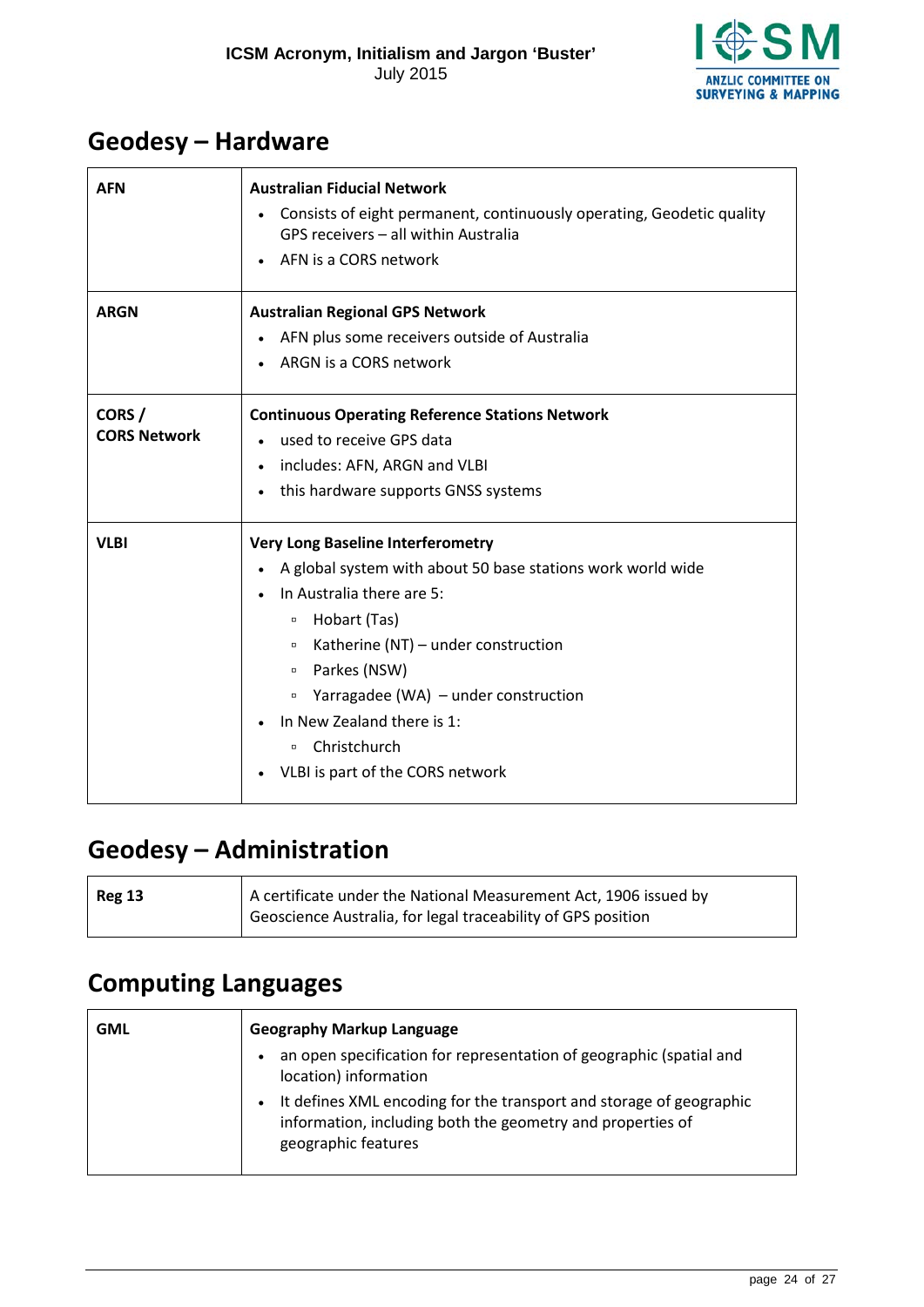**ESM ANZLIC COMMITTEE ON<br>SURVEYING & MAPPING** 

| <b>HTML</b>            | <b>HyperText Markup Language</b><br>one of the foundations of the World Wide Web                                                                                                                                                                                                                                                             |
|------------------------|----------------------------------------------------------------------------------------------------------------------------------------------------------------------------------------------------------------------------------------------------------------------------------------------------------------------------------------------|
| LandXML                | Land Extensible Markup Language<br>an industry-driven, open XML data exchange standard that provides<br>$\bullet$<br>interoperability for software applications serving the surveying, civil<br>engineering and transportation industries - it broadly supports online<br>cadastral applications - generally referred to as a LandXML schema |
| <b>Markup Language</b> | Any computer language which combines text and extra information about<br>the text (eg font size) - the best-known markup language in modern use is<br><b>HTML</b>                                                                                                                                                                            |
| <b>UML</b>             | <b>Unified Modelling Language</b><br>a standardised specification language for object modelling<br>It is a general-purpose modelling language that includes a graphical<br>$\bullet$<br>notation to create an abstract model of a system - generally referred<br>to as a UML model                                                           |
| <b>XML</b>             | <b>Extensible Markup Language</b><br>a general-purpose markup language which allows users to define their<br>$\bullet$<br>own information tags<br>Its primary purpose is to facilitate the sharing of structured data<br>$\bullet$<br>across different information systems, particularly via the Internet                                    |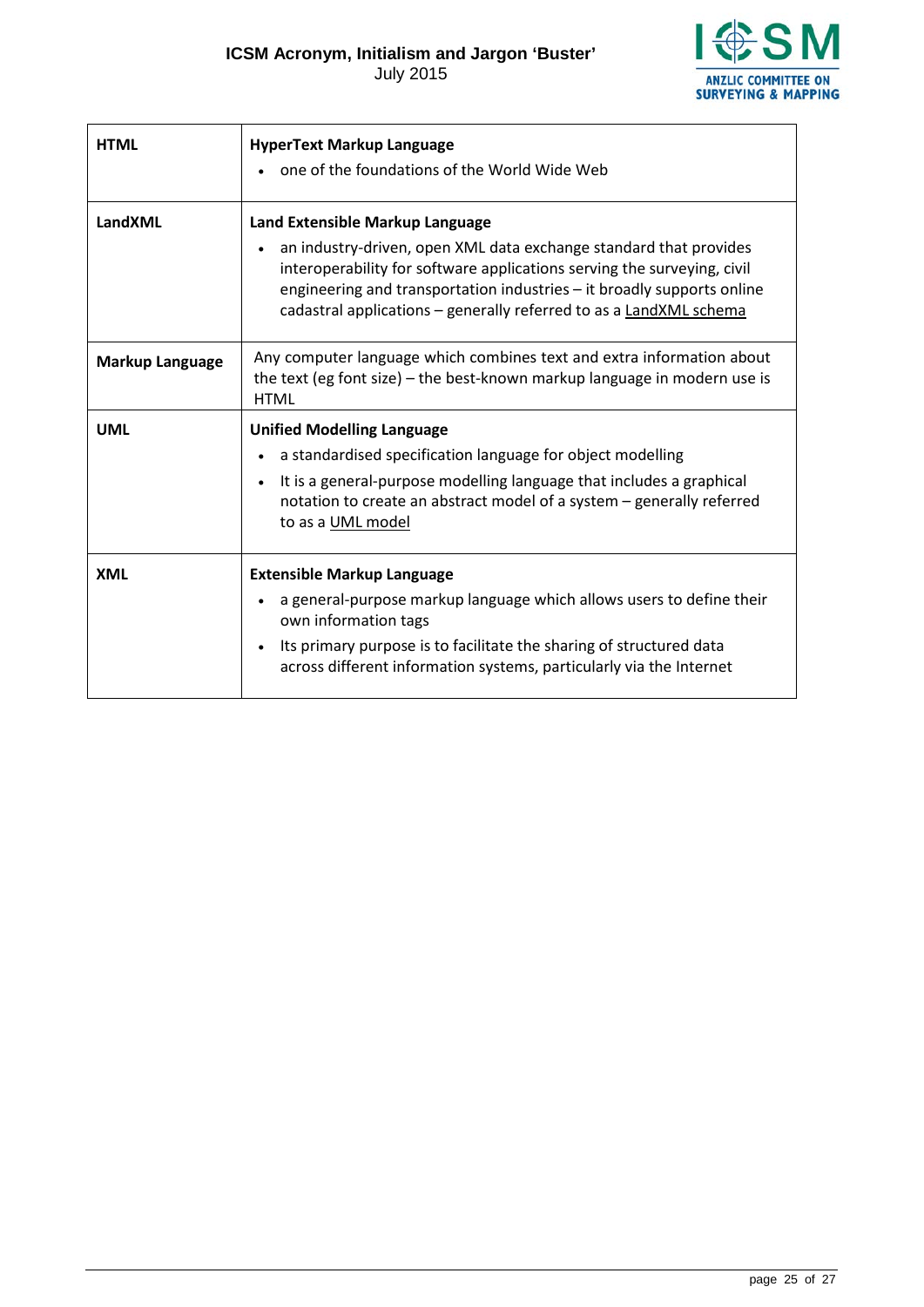

### **Appendix A**

### **Australian Government Administration Structure**

<span id="page-25-0"></span>The relationship between Australian Government bodies can be confusing. This Appendix is designed to explain some of these relationships, without elaboration about specific relationships.

The Australian Government (also called the Commonwealth Government or Federal Government), is made of elected representatives from Australia. From these representatives a number of people are chosen to form the 'Executive'. Members of the Executive are given titles which describe their responsibilities. Examples include:

- Special titles such as Prime Minister of Australia, Attorney General, Special Minister of State;
- Minister for …; and
- Parliamentary Secretary ….

These are responsible for managing Portfolios – these are areas of activity for the Australian Government.

A Portfolio may have only one Minister or it may have several Ministers and Parliamentary Secretaries.

In July 2015 there were 16 Portfolios within the Australian Government. Approximately 43 people were appointed to Executive to administer these Portfolios (30 Ministers and 13 Parliamentary Secretaries). These numbers vary from time-to-time as governments review their work priorities and programs.

Under Portfolios, 3 basic types of organisations are created:

• Government Departments which report directly it its member of the Executive (often generally referred it as its' Minister).

Within these Departments separate organisations may exist. As a general rule, these report to the Executive via the Department.

- Separate organisations, which may be semi-autonomous and which report directly it its member of the Executive
- Affiliated organisations which are largely autonomous. These may report directly to the Executive and/or via the Department. These are often referred to as Qangos (quasi autonomous non-government organisations)

| <b>Portfolio:</b> | Industry and Science                                                                                                                                                                                                                                                                   |
|-------------------|----------------------------------------------------------------------------------------------------------------------------------------------------------------------------------------------------------------------------------------------------------------------------------------|
| Minister(s)       | • Parliament House office - Minister for Industry and Science<br>Electorate Office - Minister for Electorate Office - Minister<br>$\bullet$<br>for Minister for Minister for Industry and Science<br>• Minister for Industry<br>• Parliamentary Secretary to the Minister for Industry |
| Department(s)     | Department of Industry and Science                                                                                                                                                                                                                                                     |

An example: